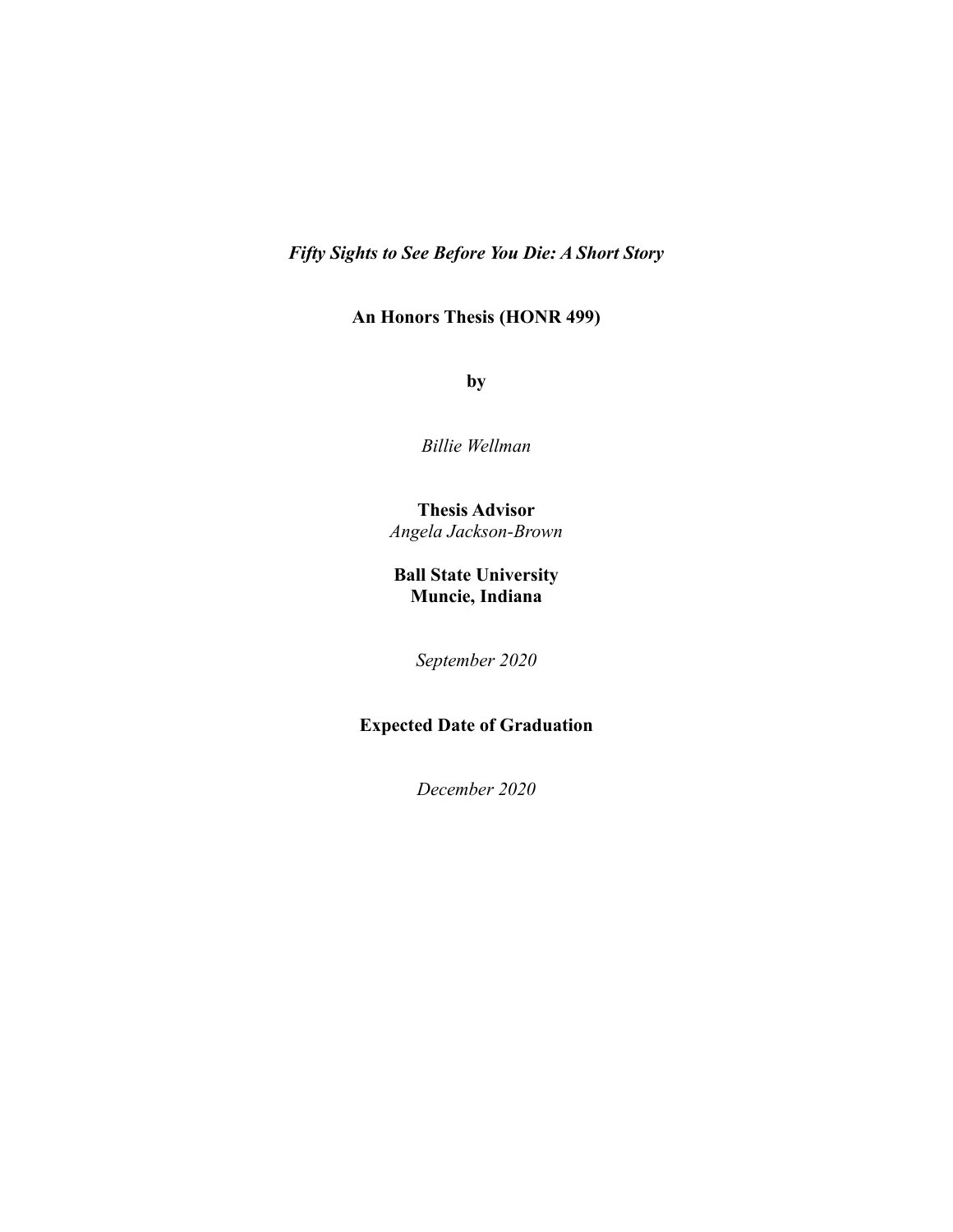### **Abstract**

For years, popular media has pushed a narrative that science and technology are bad, scary, or dangerous; from films to books to television shows, we have all been inundated with the message that we need to be intimidated by these things. However, it is not these developments that we ought to be afraid of; it is more important to focus on the people who use them, how they are using (or not using) them, and how it affects the people who actually *need* them. My short story, *Fifty Sights to See Before You Die*, explores these ideas through a lens that has become familiar to all of us over this year so far – a pandemic, how it affects the lives of the people experiencing it, and what might happen when a new treatment is administered (or withheld).

### **Acknowledgments**

I would like to thank Professor Angela Jackson-Brown for believing in me throughout the writing process, through all the highs and lows, even when battling with my own mental health while trying to work on my thesis became a major setback. I'd also like to thank the Honors College for being so willing to work with me; without help from all of you, I would never have managed to get this far.

Finally, I'd like to thank my mom and dad for encouraging me to keep going throughout this project (and dealing with quite a number of panicked 3AM phone calls). I love you.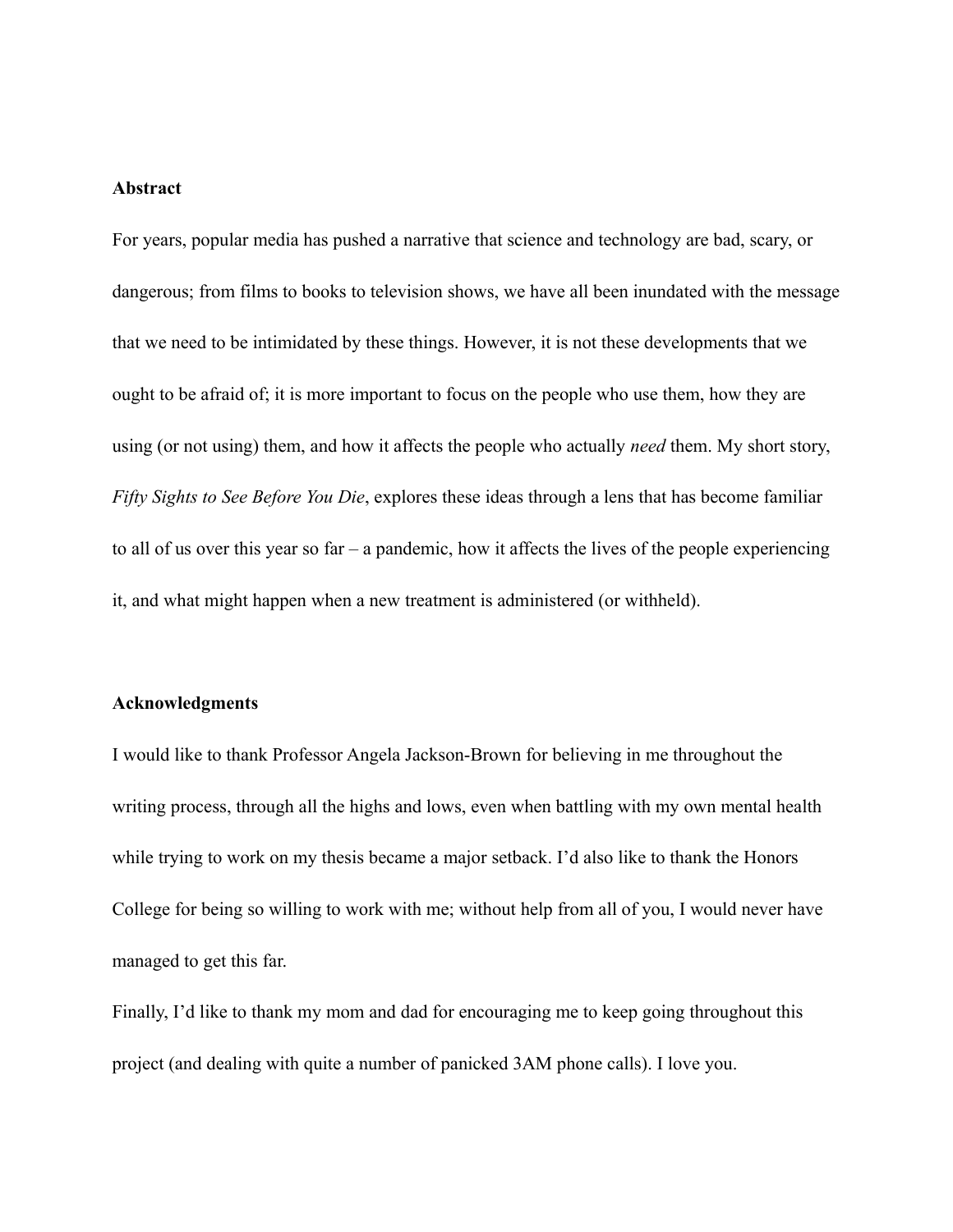### Process/Analysis Statement

Here I am, finding myself right back where all the trouble started — a blank page. I'm not the first person to struggle with it, and I won't be the last; even in the story itself, the character Emelia finds herself staring at a blank texting field with no idea how to find the words to fill it. A blank document is one thing; putting pen to paper (or hand to keyboard) is quite another.

Over the past year, I have made so much more progress than I ever thought I could on this project. I doubted my ability to write a story long enough to do the project justice, I doubted my ability to write anything interesting or creative or that relates to my field at all, I doubted my ability to write any thesis at all. I had to overcome all those worries piece by piece; sometimes they became so strong it was hard for me to write anything at all. Yet I have gotten all the way here, to the point that I am writing about the process of creating it, and that means I have to confront that blank page once again.

When I started this project, I honestly had no idea where I wanted to go with it. I knew I wanted to write a short story that showcased how technology can both harm and help, depending on how it is used and who gets to use it, but I did not know where to take that idea. Should I make it one story, or two, or two-in-one? Who were the characters? What was the technology or discovery I wanted to focus on? I had so many questions to answer — and then I had to actually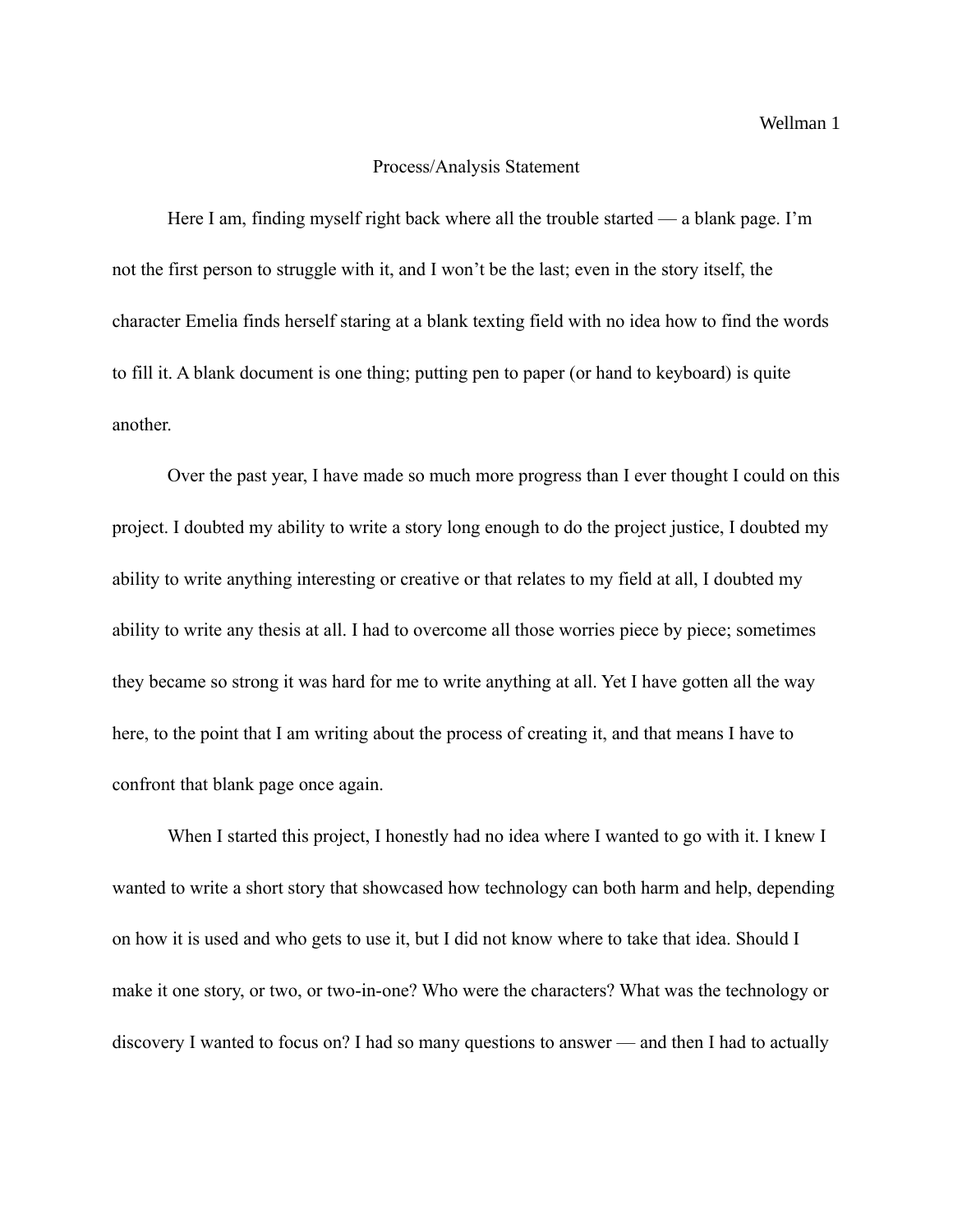*write.* I tried to start about a thousand times, but none of the ideas I came up with were satisfying or inspiring; I had nothing to say that had not already been said before.

My first concept had to do with pollution clean-up; one character lived in part of a city where new technology had been used to clear the air, and the other lived in a neighborhood that was not important or affluent enough that anyone had bothered to do the same. While the first character thrived, the second found it harder and harder to breathe. I tried to pull from my own experience to write it  $\equiv$  I have asthma, and I happen to live in that tiny corner of northwest Indiana that has more steel mills than you can count. But the harder I tried to write it, the more it escaped my grasp; the characters never coalesced into something that made sense, and I never managed to untangle the plot. The draft just wasn't working, so I went looking for a better idea.

I thought that, perhaps, if I looked further into the future, I might be able to find something interesting. After all, there are thousands upon thousands of questions and ethical dilemmas when it comes to developing technologies and new discoveries — and thousands upon thousands of fears, both founded and unfounded. For example, many people still refuse to eat food containing GMOs (genetically engineered organisms), though there is no real evidence that they are inherently harmful. Careless genetic engineering, or companies creating GMOs with more regard to profit than to consumers, are both very understandable things to fear, at least in my opinion.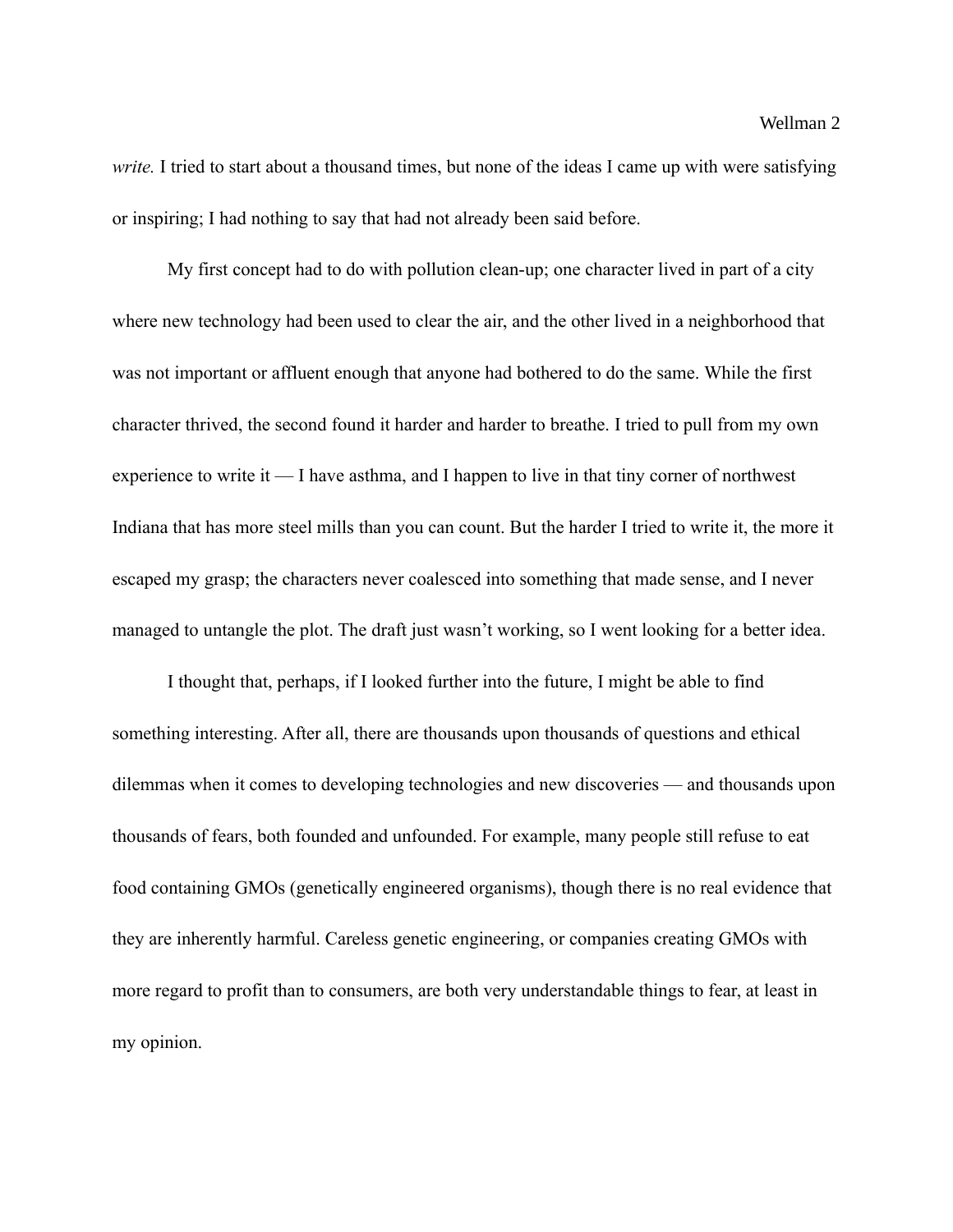Nothing I came up with, though, seemed to make any sense or feel at all realistic. I wanted a little bit of sci-fi, but I did not want something so detached that it did not feel real at all. New technology surrounds us, and it is used (or not used) to both bad and good ends every single day. I did not want this story to feel like something that could never actually happen, because it already is.

Then, in the space of about two weeks, my life was turned entirely upside-down, and I realized that I should not look further out into the future — I should look closer to home.

In February 2020, I was getting through college. I was going to my classes, visiting my friends, running club meetings, stopping by my favorite restaurant in the Village for lunch once in a while — all the things your average student does. COVID-19 was a distant, passing thought. I had heard it was here in the States now, but it was far away from here, my university in the middle of Indiana; it was not anything to worry about. I assumed this would be yet another swine flu or bird flu — a disease that everyone on the news claims is going to end the world for six months, but nothing actually happens and the world keeps spinning. Later that month, my teachers were starting to talk about what we would do if our classes were changed to online learning. By March, they were. Several of my friends never came back from spring break. Only a few weeks later, Ball State closed the dorms and the dining halls, and that was it — while I lived in an on-campus apartment, I depended on the dining halls to eat. I had to go home.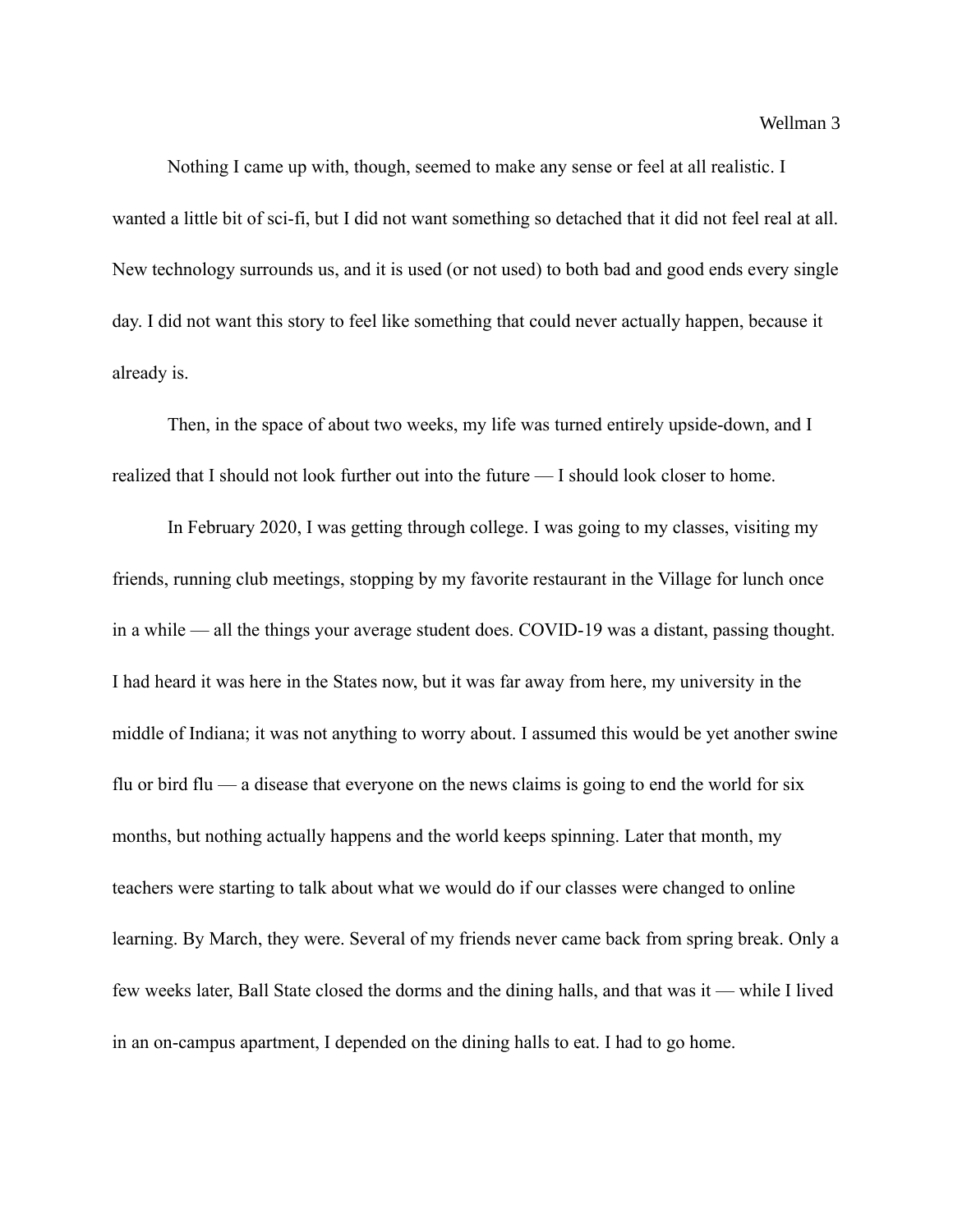We all went through the beginning of the quarantine, and it was a shock to all of us. It was not how I expected my senior year of college to go, but it was what I got. For a while, I thought the experience would finally break me; I would have to give up on trying to write a thesis, and go without a chance at my Honors diploma. The next time I sat down to write, though, the words suddenly started to flow. At first, I thought what I was typing was just a mess of feelings and nothing else; another draft that I would need to scrap and start over. Somewhere in that jumble of emotions about the strange situation I had been shoved into, though, a character started to emerge; someone who was living through the same unexpected circumstances, and who was processing her own fear and worry in a world she no longer quite understood. This was the beginning of Ophelia. Even though I did have to heavily rework that very first draft before it was anything presentable, the passage that was once just a mess eventually developed into the opening paragraphs of my story. Suddenly, I had a jumping-off point — and things only continued to grow from there.

Ophelia and Emelia's world is a lot like ours, and the two of them are pretty typical teenagers. Emelia loves parties, Ophelia tags along for Emelia's sake, the two have been best friends for years and have little traditions like sending each other snapshots of their pets. There is nothing strange about either of them, but there is certainly something strange about the circumstances they have been put in. While the disease plaguing their world is bacterial rather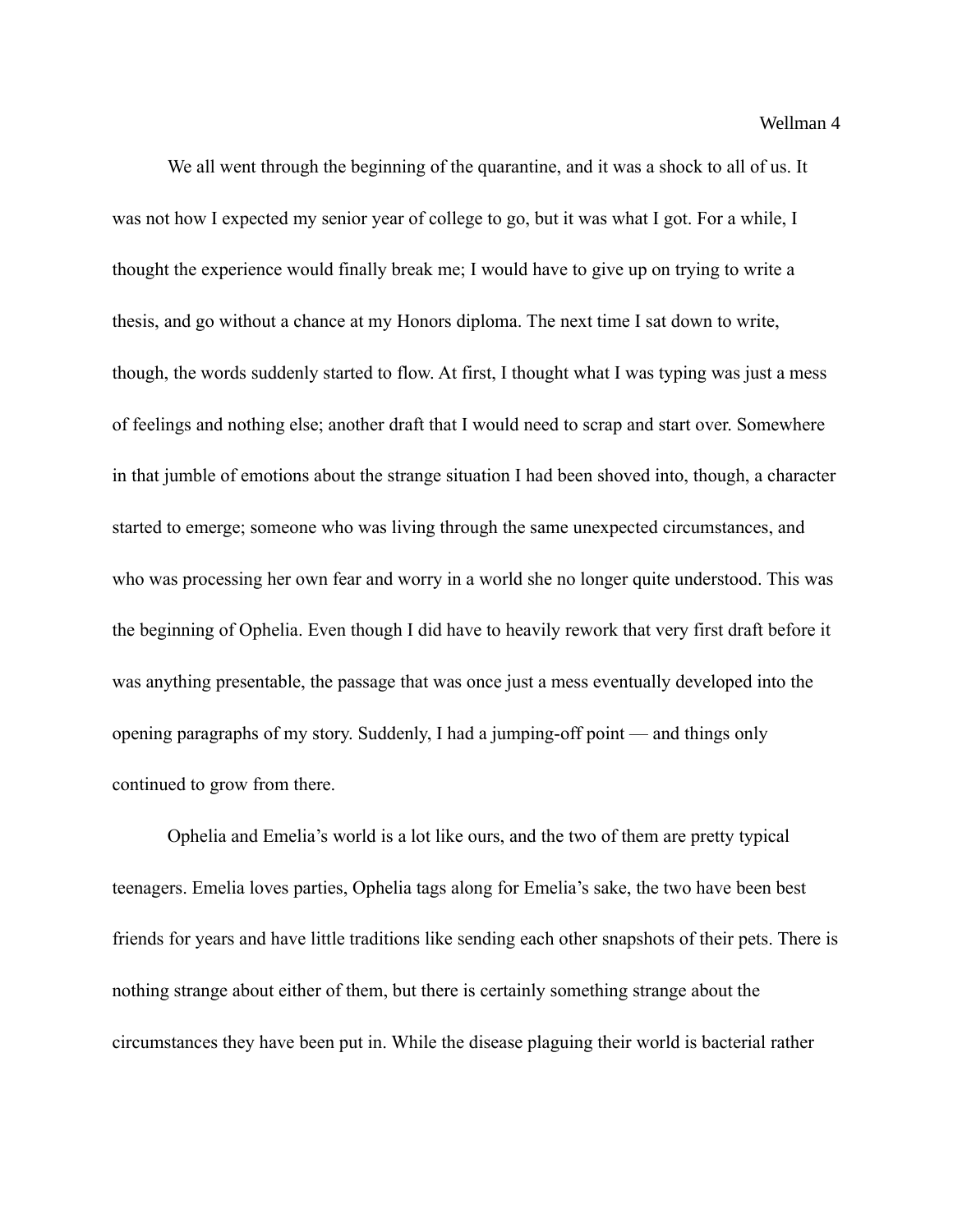than a virus, they have still been pushed into the same situation we are in — quarantines, masks, and an aura of fear hanging over everything.

Unfortunately, that fear pushed them both in very different directions.

The split between them eventually comes down to one simple thing: Emelia's family has money, and Ophelia's does not. When faced with a pandemic, Emelia retreats into denial, and for the most part, she stays there. There is no reason for her to do anything else — her brother encourages her with his conspiracy theories, and she cannot see the disease touching her life in any serious way. Ophelia, on the other hand, tries to deny what is happening, but ultimately cannot afford to. She is very aware that it is unlikely her family would be able to pay for treatment if she got sick, so despite how much she wants to pretend everything is alright, she does not have that luxury. When those two viewpoints combine, they conflict; Emelia is angry at her best friend for refusing to participate in pretending nothing is wrong, and Ophelia envies her ability to just pretend this is not happening and never face any real consequences for it. Their conflict comes to a head when Ophelia finally agrees to go to one of Emelia's parties — and in the end, they both pay a terrible price for the decisions they've made.

Where the story detaches from our world, though, is their ability to cure the disease. The ideas of creating bacteriophages that target specific diseases, or even building nanobots, have been discussed in the medical field for a long time — but we do not yet have the knowledge to make these treatments available yet. In the world of the story, though, we do; a bacteriophage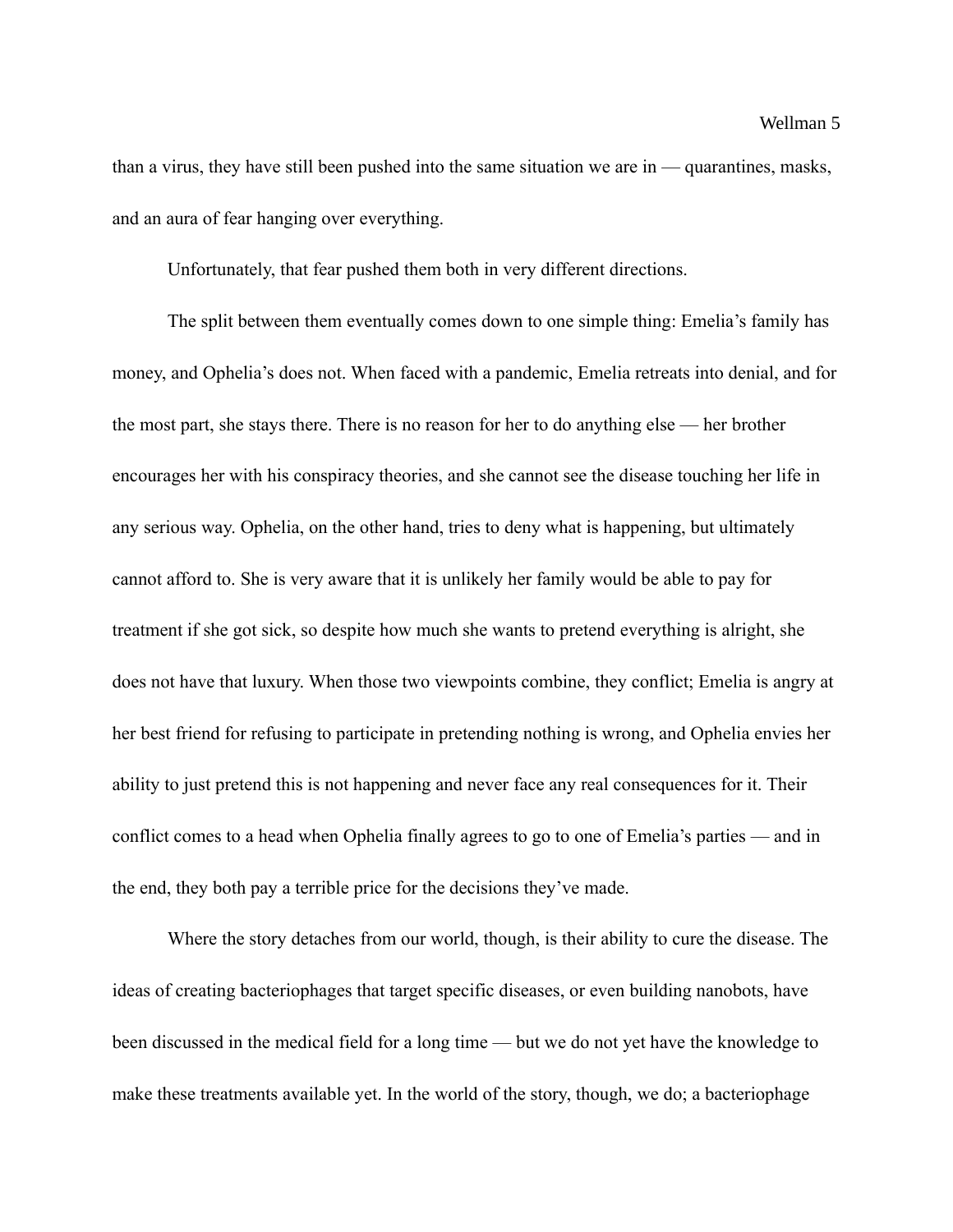treatment is developed that successfully cures the ailment. That is a valuable discovery. But, again, it is not the discovery itself that truly matters. It is how that knowledge is applied or not applied, how technology is used or not used.

How treatment is given, or not given.

Emelia's family can afford to provide the experimental treatment that saves her life when she contracts the disease. Ophelia's family, on the other hand, is not so lucky. The disease was passed from Emelia to Ophelia, and while Ophelia recovered, it was not before her dad contracted it as well. He was not as lucky as Ophelia, and the treatment was far beyond their family's means. Everything leads to yet another case of a rampant problem that we could solve, but choose not to: a completely preventable death happens anyway, because the patient cannot afford to live.

Every day, every time I am online, every time I take a look at social media, I see at least one person crowdfunding to pay their medical expenses, or to pay their loved ones' medical expenses, or to afford a surgery that could save their or someone else's life. Every day, I live with the knowledge that, with one bad day, I could be the next person who has to do that. No one's life should be sacrificed when we can prevent it; no one's life should depend on the whims of strangers on Facebook and Twitter. Yet, that is the reality we live in. Ophelia's character was the first one that came to me, because I painted some of her experience with mine. The conversation she has with her father in her second point-of-view section — in which she professes that a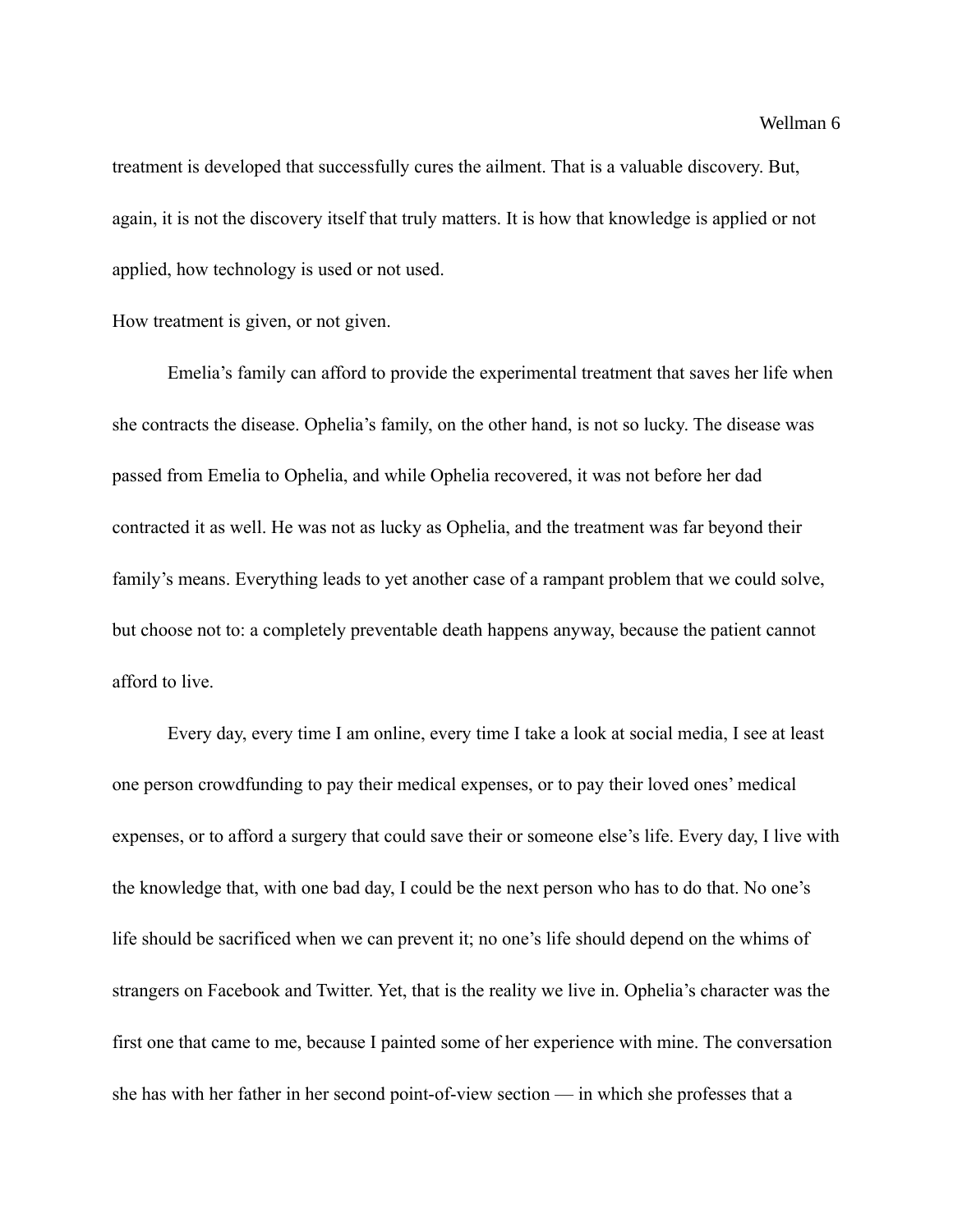vaccine is in development, and her father retorts that it could be a very long time before it is ready — is based on a real conversation I had with my own father. I have always been aware that my family sometimes struggles with medical expenses. I have always been aware that if something were to go *really* wrong, we might be doomed. That sort of knowledge is not easy to live with; it weighs on you. That is the weight Ophelia has to carry throughout the story, and it is too heavy to be denied away.

Emelia, on the other hand, does not have any of that weight on her back. She knows her family can afford to deal with anything that happens, so she can easily pretend that nothing will. Nothing will happen to her, after all, so what does it matter? But she is not immune to fear, and a pandemic is a scary thing. The more she tries to plug her ears and close her eyes, the more the world will not let her. She cannot process this, so she lashes out. She, too, was drawn from experience, but more experiences I have observed than ones I have lived. When you are not affluent yourself, growing up in an affluent area can be difficult. Watching someone else breezily not worry about things you have always had to keep in the back of your mind is a hard thing to do. I tried to imbue Emelia with that sort of breeziness; she denies her fear entirely, because she has never been forced to do otherwise. She is not completely selfish or without feeling, though; she clearly cares about her friend deeply, even if she does not understand her choices.

Neither one of them is a bad person. Their decisions are informed by different experiences, and they just cannot see things from the other person's perspective.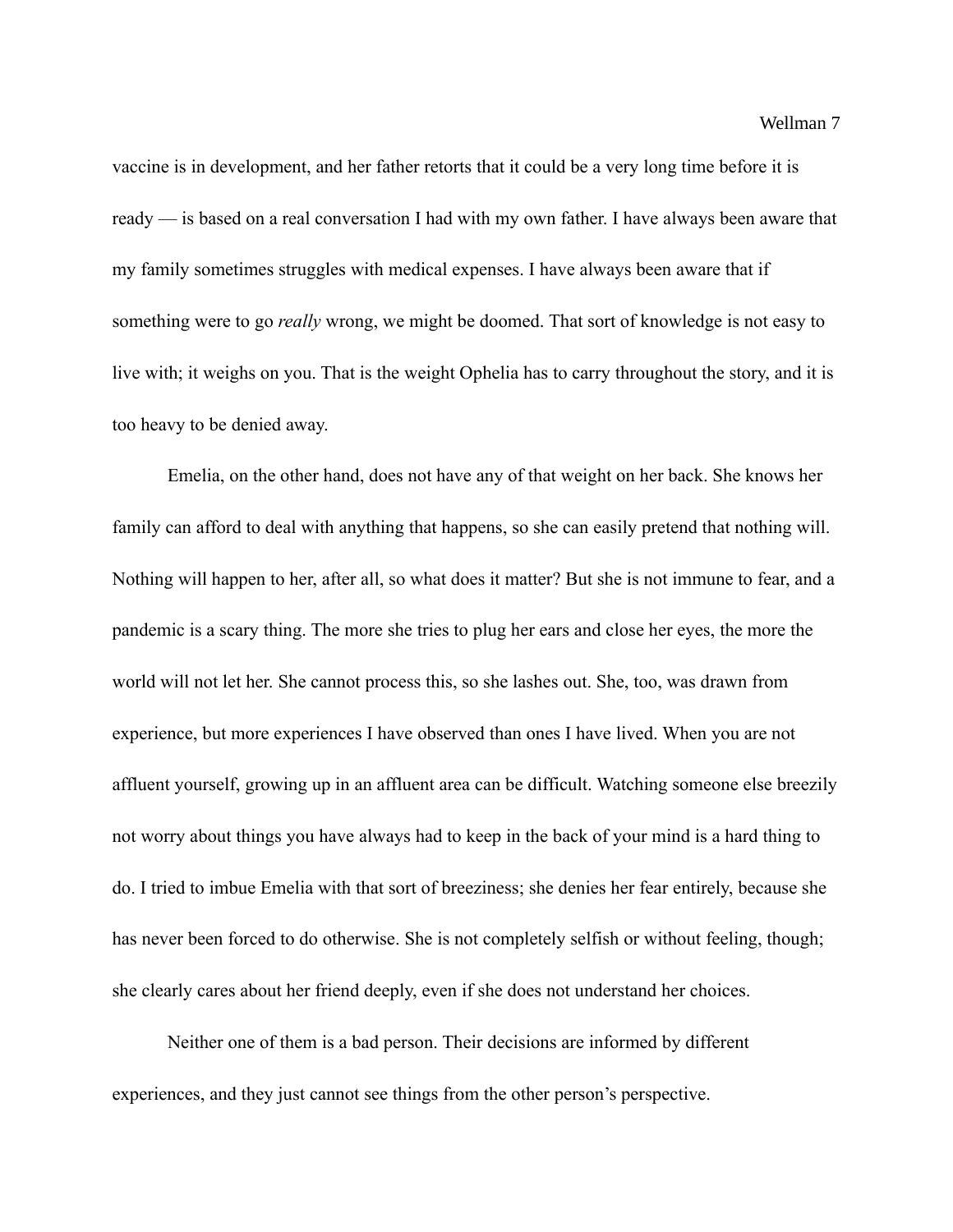The process of writing was much easier once I had figured out who the characters were — and once I had realized that this story was much more character-driven than centered on science or technology. After all, those things matter because of the people that *make* them matter. If we want to understand how it helps or harms, we have to take a close look at the people it affects. And the process was made even clearer when I realized the story was not centered around Ophelia alone. At first, I was writing from her perspective only; Emelia seemed like more of a selfish, uncaring background character than the multifaceted person I wanted her to be. So I tried alternating between both of their perspectives, and the story finally began to click into place this was, essentially, a story about two friends, the decisions they make, and the repercussions of those choices. To get a clear view of the events, we had to look through *both* of their eyes.

And we had to do it now. The story is written in present tense rather than past tense; you are *in* the experience with the two of them, rather than watching it from the outside. Like I said, questions about technology and its uses are happening right now, and they will keep happening far into the future. None of this is a thing of the past, so the past is not where the story fits. Especially with our own very real pandemic still raging, I could not justify consigning the story to history.

Soon, though, this project will be consigned to history. I have arrived back where all the trouble ended: a page that is no longer blank. There is nothing more fearful than a blank page; there is nothing less fearful than a filled one. Every time I write, whether it was for the story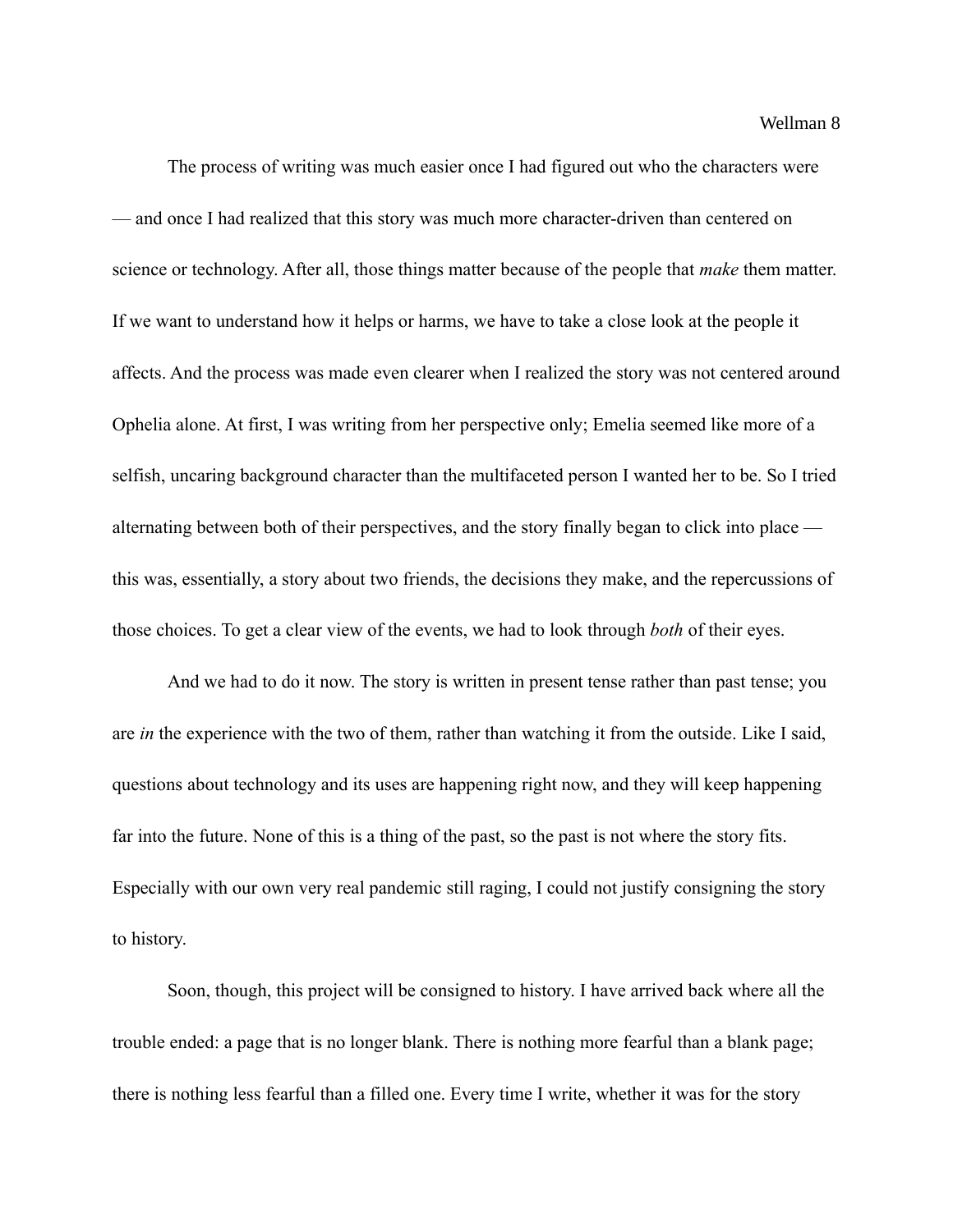itself or right now, creating this essay, the blank page hands me a silent challenge, and expects me to meet it. All I can do is try to rise to the occasion. This time, though, maybe the occasion rose to me. COVID-19 left me with a jumble of emotions; instead of holding on to them, I translated them to the page.

One day, I will try to cure diseases as a microbiologist. For now, though, I will continue to document it.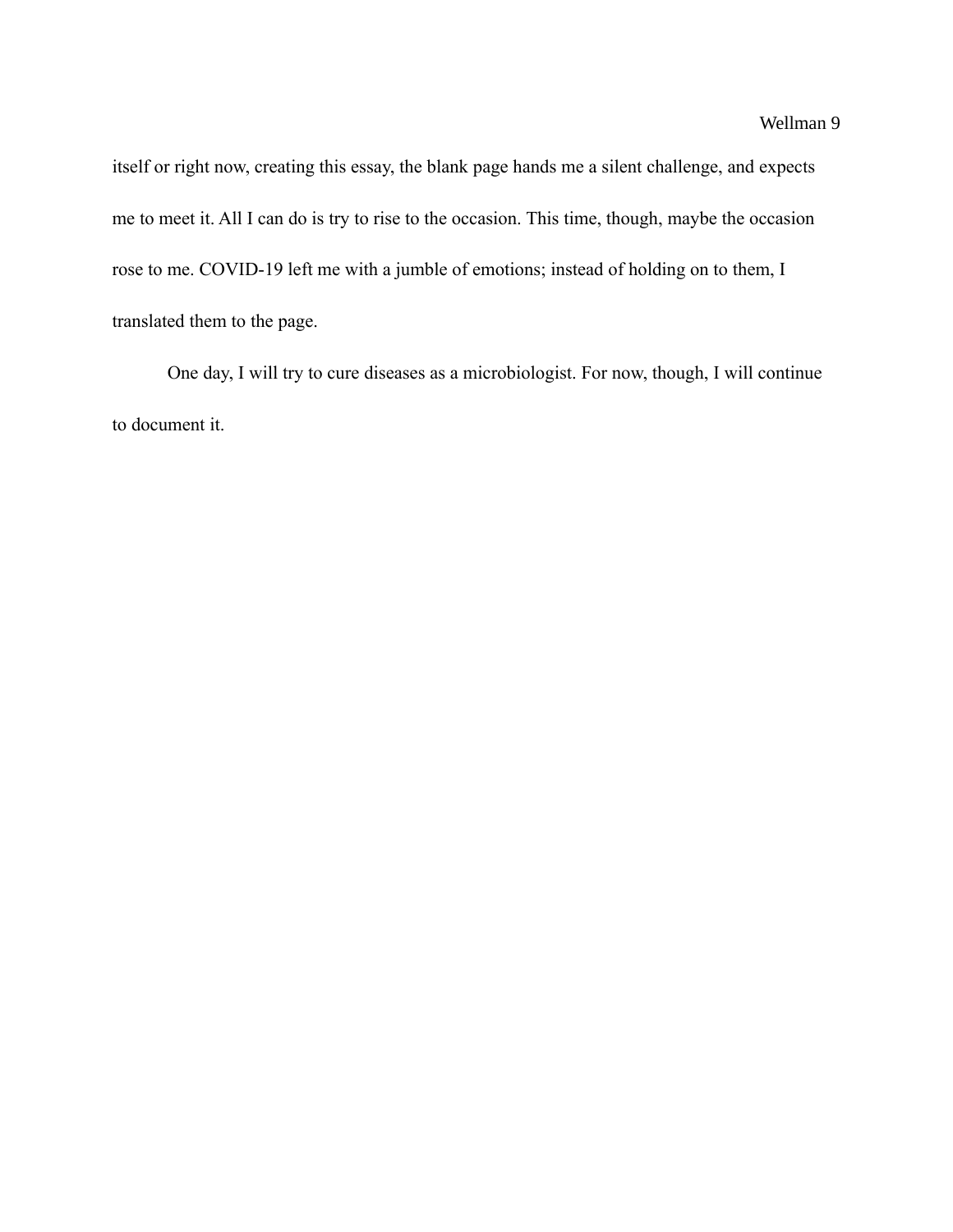Written Thesis (*Fifty Sights To See Before You Die*)

### *OPHELIA*

She squeezes her eyes shut. Maybe, just maybe, if she does it hard enough and for long enough, she'll open them and see something different; there'll be a forest trail or a mountain vista or the view of the city from the window of her apartment in Paris, and she'll look outside and see every door thrown wide open and all the people milling about in the streets without a care in the world, and she'll walk down the stairs and step out onto a wide, sunny avenue, and wander lazily away down a street lined with tiny shops and cafes with wrought-iron tables and chairs, and she'll realize this, all of this, was nothing but a very bad dream —

She opens her eyes. This is not a dream, and she has no apartment in Paris and she never will, and all she can see is the grey wall of her apartment staring back at her, the same as it always was. At this point, she'll take *anything* different. Even just a poster falling down.

Her *Fifty Sights To See Before You Die* poster stays stubbornly mounted right where it is, mockingly returning her baleful glare, the photograph of the Eiffel Tower printed on it the closest she'll probably ever get to Paris.

Her phone buzzes. Thank god — a distraction.

**EMELIA:** ophi

**EMELIA:** ophiiiii

**EMELIA:** you coming tomorrow or nah?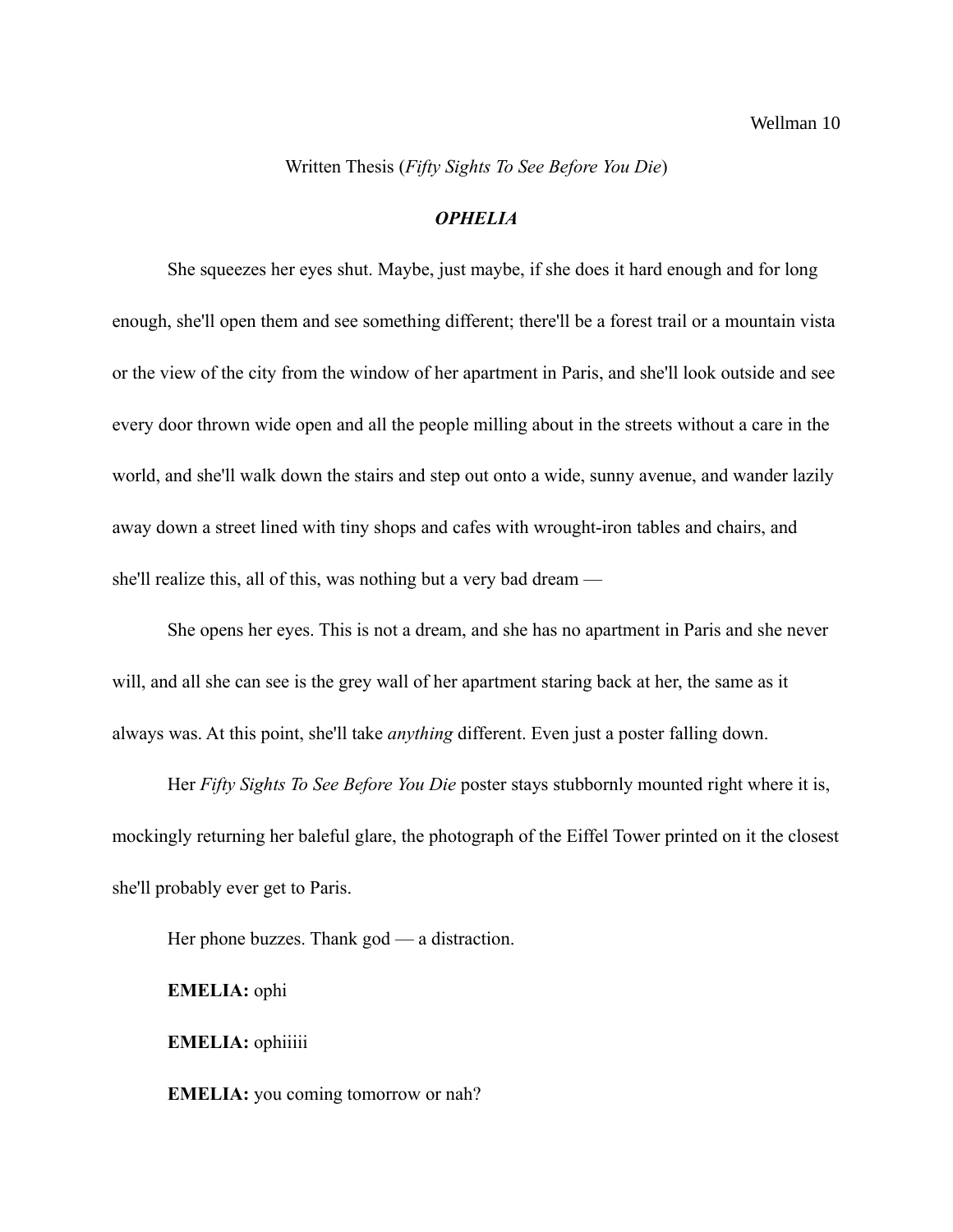... Perhaps not as much of a distraction as she thought.

#### **OPHELIA:** i can't :c

### **OPHELIA:** my parents insist it's bad this time

Her parents also shouldn't be controlling her actions anymore. She's nearly eighteen, for God's sake. But it's too far to walk, they're the ones with the car keys, and they're insisting everyone stay inside. That "this one's real." Her dad had tried to convince her by showing her an article full of incomprehensible tables and graphs; she'd nodded in all the right places, and he seemed to be content enough with that. She may not believe it's real any more than she believed in any of the last five apocalypses her parents had declared, but she's become something of an expert at convincing them she does.

**EMELIA:** your parents *always* insist it's bad

**EMELIA:** and it never is.

**EMELIA:** can't you just sneak out?

**EMELIA:** you did it before, you can do it now

It's not as if Eme is wrong. She could sneak out; somehow, while her dad's screamed at her to tell him how she gets out a million times, he's never come to the simple conclusion that putting an easily-climbable trellis right below her window might be the answer to that question. There's nothing preventing her from leaving this room and padding away into the night, meeting Eme halfway and bumming a ride off of her. She stares out her window. A cool breeze wafts in,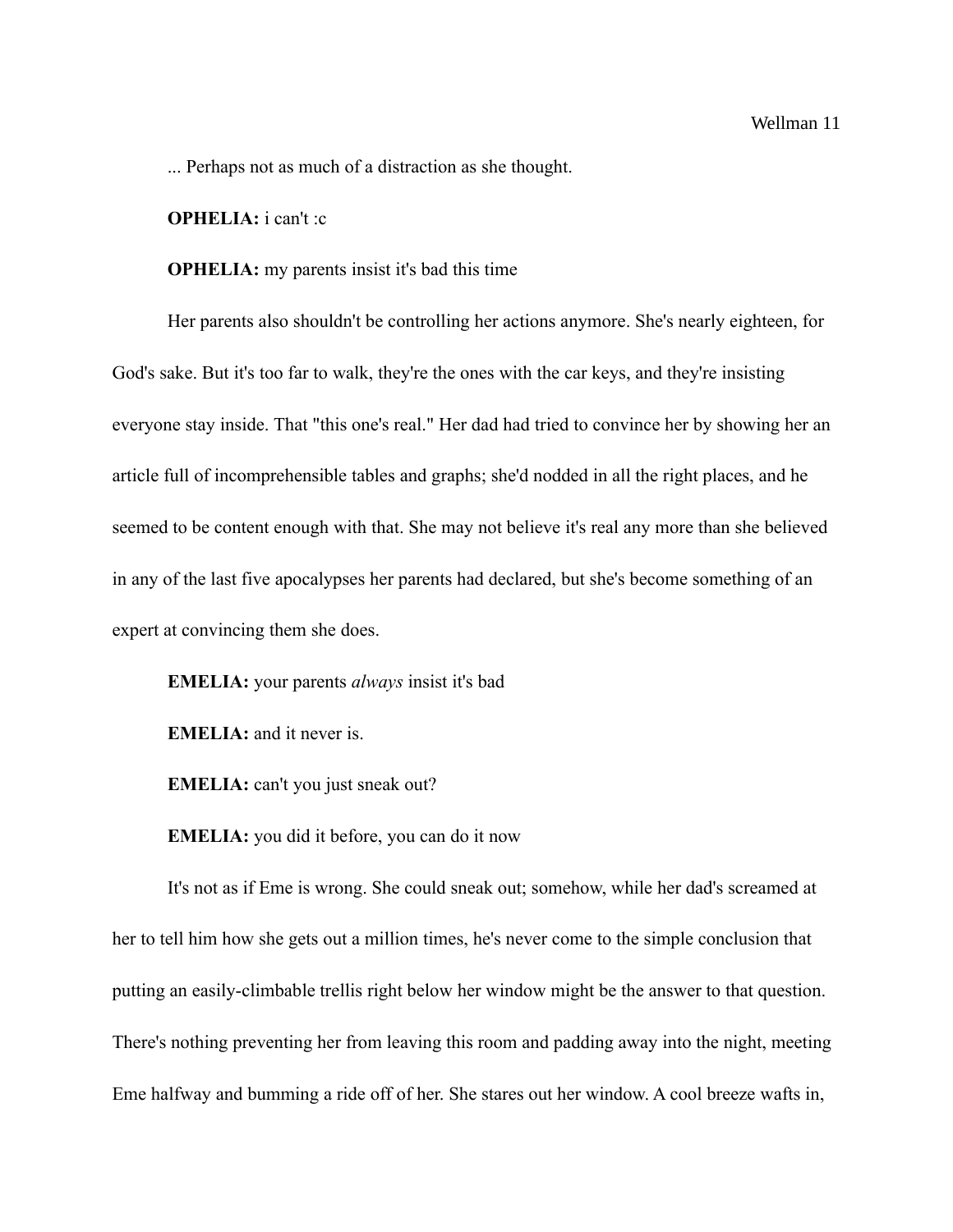### Wellman 12

the night air inviting; it's no view of Paris, but at least suburban sprawl is something other than the clock on her wall.

She stands up, steps towards the sill.

Something makes her stop.

There's a breeze blowing in; *something* should come with it. The laughter of the neighborhood kids, or the rowdy shouts of the teenagers who like to hang out in the field behind the houses, or perhaps the smoke from one of their bonfires — but there's nothing.

All is silent. Still.

Like something is waiting for her out there, something that's not Emelia and her brandnew car and her boyfriend who always stinks of weed no matter how many time she tells him to clean the hell up at *least* before she comes over to her house, something that's seeking her out, something she doesn't want to be found by.

She's not even sure when she slammed the window shut, but it's closed now.

**OPHELIA:** sorry, eme

**OPHELIA:** maybe another time

Somehow, Eme feels as distant as Paris.

## *EMELIA*

Emelia hates Andy's band.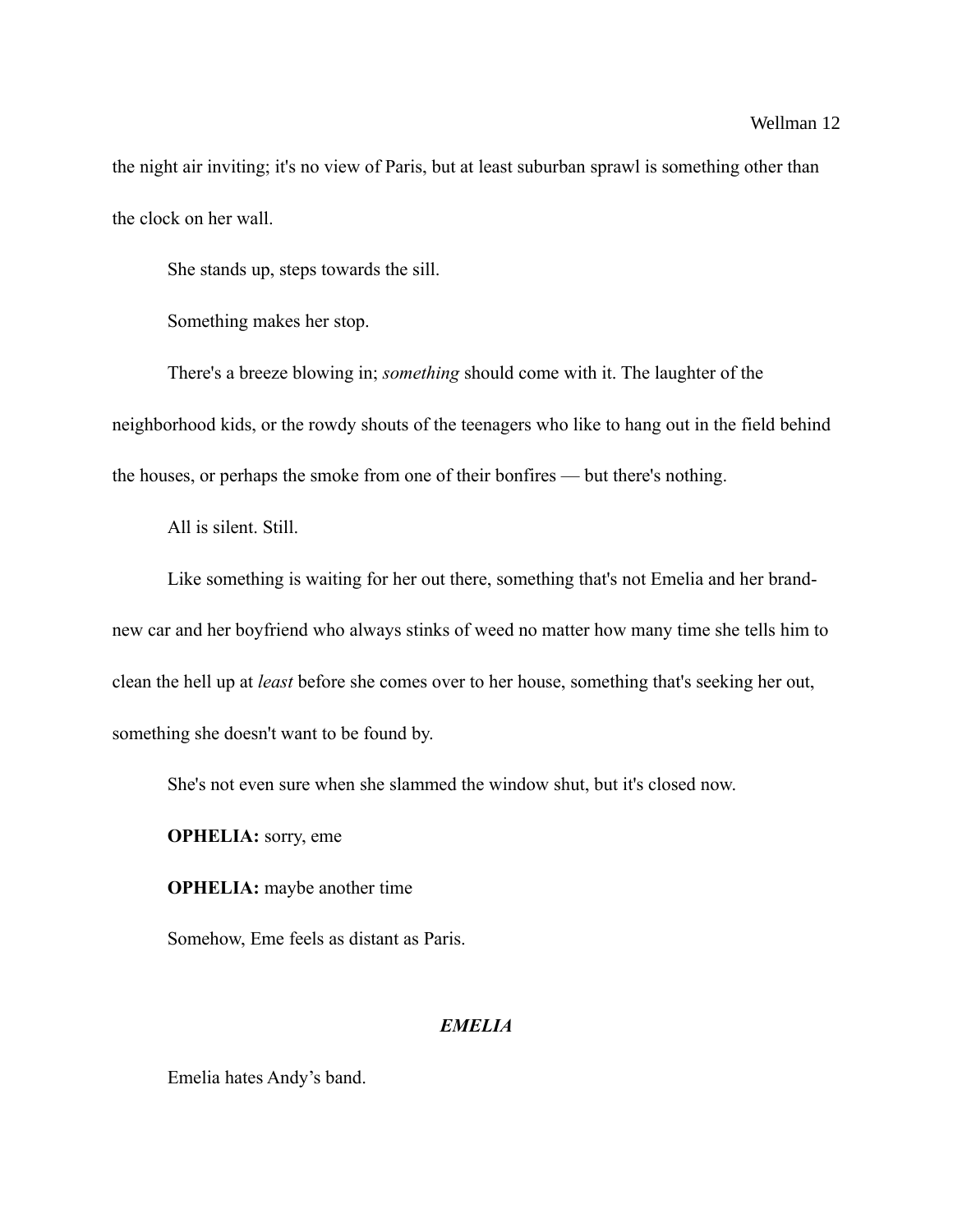She always has, she always will. She'll never miss an opportunity to bitch, at length, about how shit their music is to anyone who will listen. Their lyrics are uncreative, they only use the same three pop chords in every song even though they brag constantly about being more real and authentic than 'anything they play on the radio these days,' and, possibly the worst crime of all, their lead singer isn't even hot.

Okay, that's not really their worst crime. And their music isn't even really that bad. It's just that Andy happens to be none other than her ex, and admitting that their music, if derivative as hell, is super catchy — that would be losing whatever weird little game they've been playing since Andy unceremoniously dumped her for someone else, and Emelia isn't about to do that.

Even if, sometimes, their music is okay. Especially now, when it's blaring all around her from a set of speakers haphazardly set up in someone else's backyard, while she's got a drink in her hands now and she had one before and she'll have another in the future, while she's nodding her head to that pounding bassline and humming along to the melody and thinking about finding her boyfriend and dragging him out into the middle of the floor to dance with her, because wouldn't that be such a power move?

She instinctively turns her head to go over the idea with Ophi, abruptly realizes Ophi isn't there, and scowls. Suddenly Andy's bassline is no longer so transcendent; all she can think about is how he definitely lifted it from one of those emo bands they'd listened to in middle school. He's not even sneaky about it — !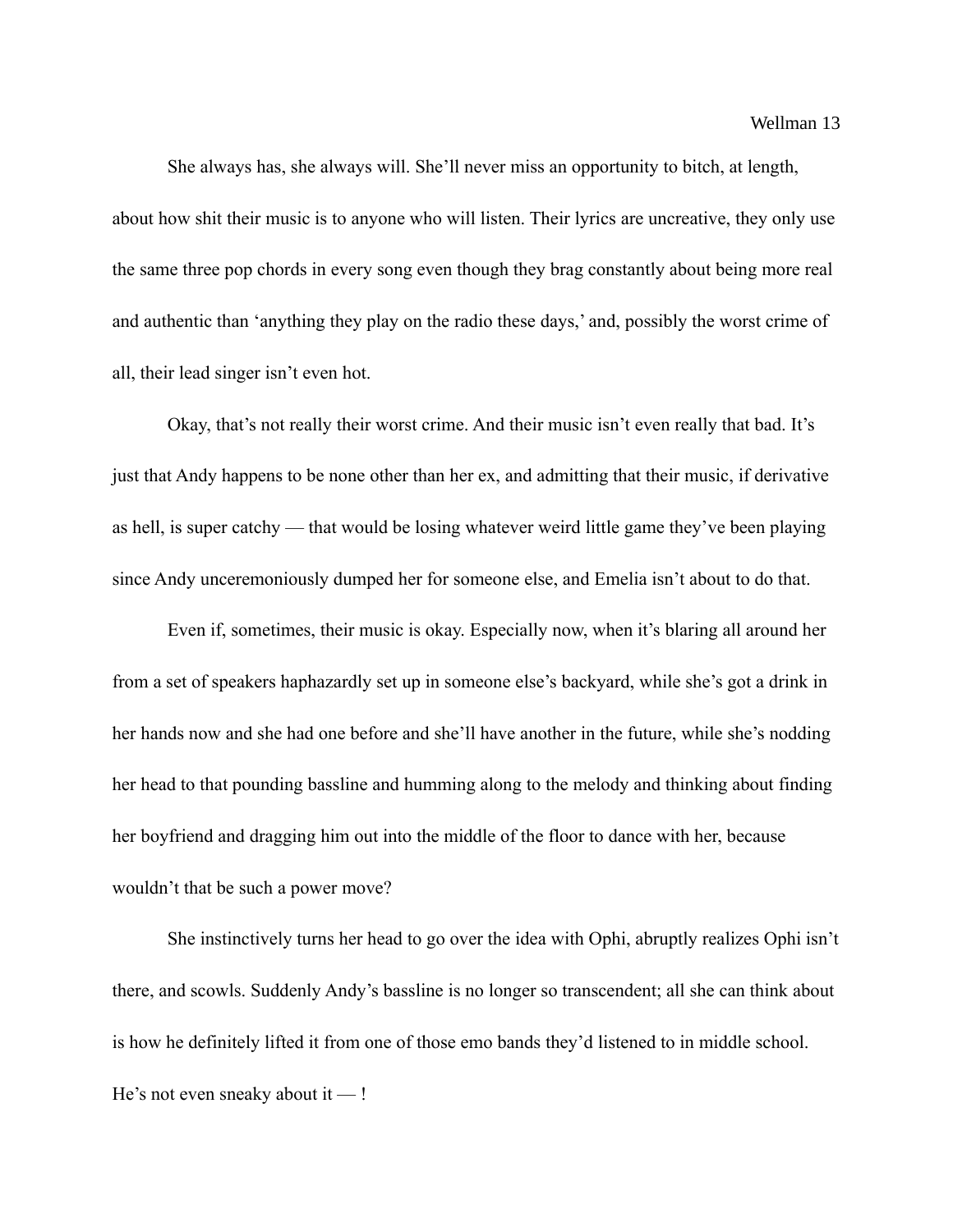Wellman 14

Oh, well. He'll get sued by some way more famous band one of these days, and she definitely isn't going to be his shoulder to cry on when that finally happens. She rolls her eyes and turns her back on the speakers, on the makeshift dancefloor that's become of Brandon's deck, on the partygoers and on Andy's stupid stolen bassline and everything except the promise of another drink, and steps right through the back door into the house to catch a break.

Someone's got the television on; Emelia looks over, but loses interest as soon as she realizes it's just the news. Another scowl crosses her face at that one — here she is, skipping this week's episode of *Enchantress* for this shitty party, and they can't even have the decency to at least turn the television channel to the only good damn show that's on right now. It's not like there'll be anything on the news they need to hear about. All they do is talk about that disease. Like they did with swine flu, like they did with bird flu, like they'll do with the next worldending plague that does absolutely nothing at all to end the world.

She kinda wishes it would end the world right now, so she wouldn't have to put up with this anymore, this lingering here in the doorway where she can't quite hear Andy's soulless lyrics but his overblown bassline at least keeps her from being able to parse what's happening on CNN.

She texts Ophi to see if she's changed her mind since yesterday.

**EMELIA:** ophiiiiiii. you have to be here, seriously. you can't miss this.

*Read 11:22 PM.*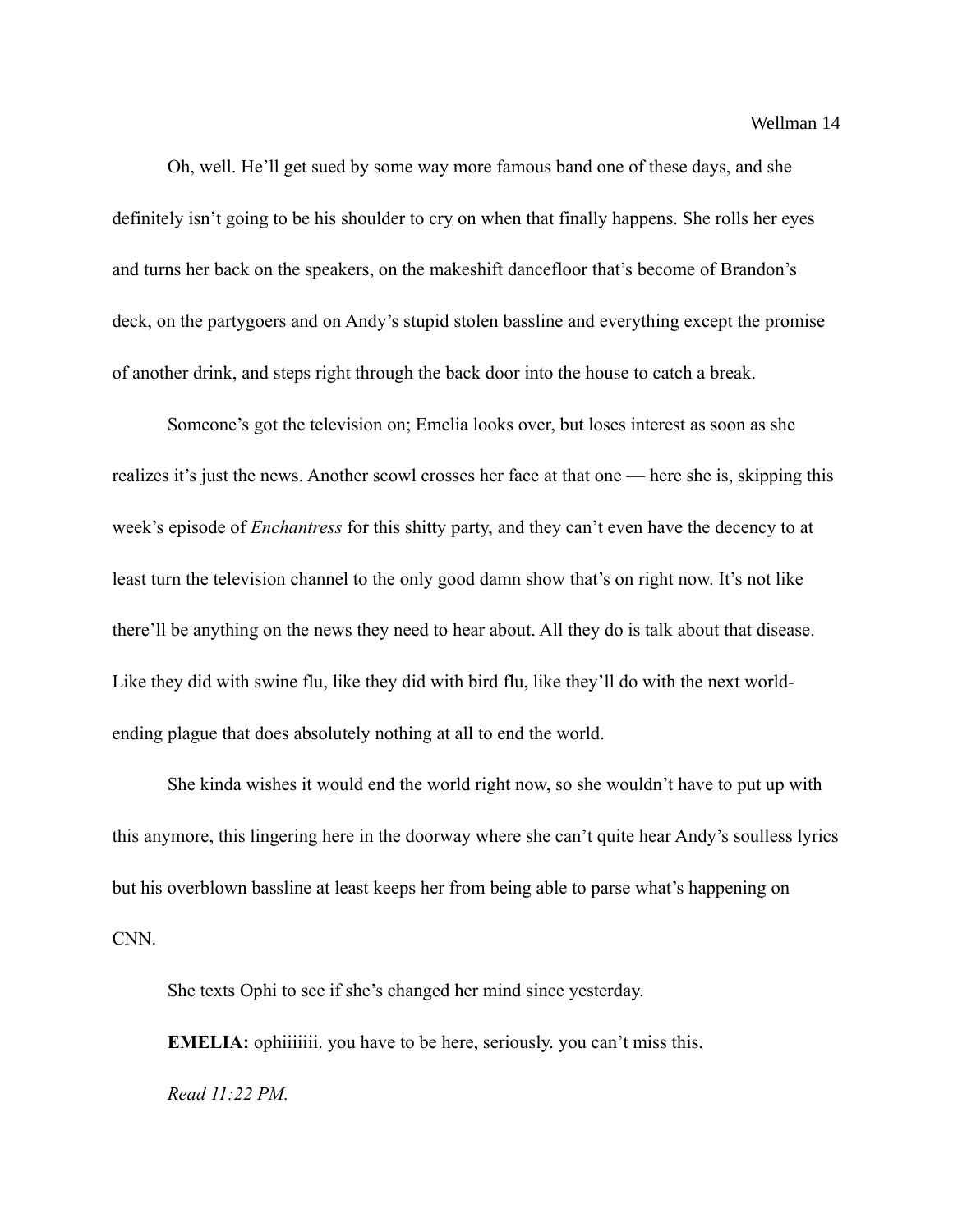**EMELIA:** okay. okay, fine, ophi. you got me. i'll be real with you.

**EMELIA:** this party sucks, okay? the live entertainment was stupid andy and his stupid band because of course it was and my idiot boyfriend is probably high as fuck and half-asleep on a couch somewhere and people are still talking about that stupid disease even though it doesn't matter and i wish they would all just shut up and have fun for five minutes and i'm tiredddd. EMELIA: can you please just come over so i at least have someone to hang out with? please.

*Read 11:25 PM.*

**EMELIA:** at least say something!!!

**OPHELIA:** why don't you just go home, eme?

She snaps her phone closed, incandescent with anger, and decides she isn't going to talk to Ophelia again until she apologizes. For being rude, for leaving her on read, for not showing up, for — for leaving her alone, trapped between Andy and a television spouting medical terminology that has no meaning to her other than the way it twists her stomach into knots. She goes to look for her boyfriend.

Ten minutes later she finds him high as fuck and half-asleep on a couch in the basment and decides to go home without him.

### *OPHELIA*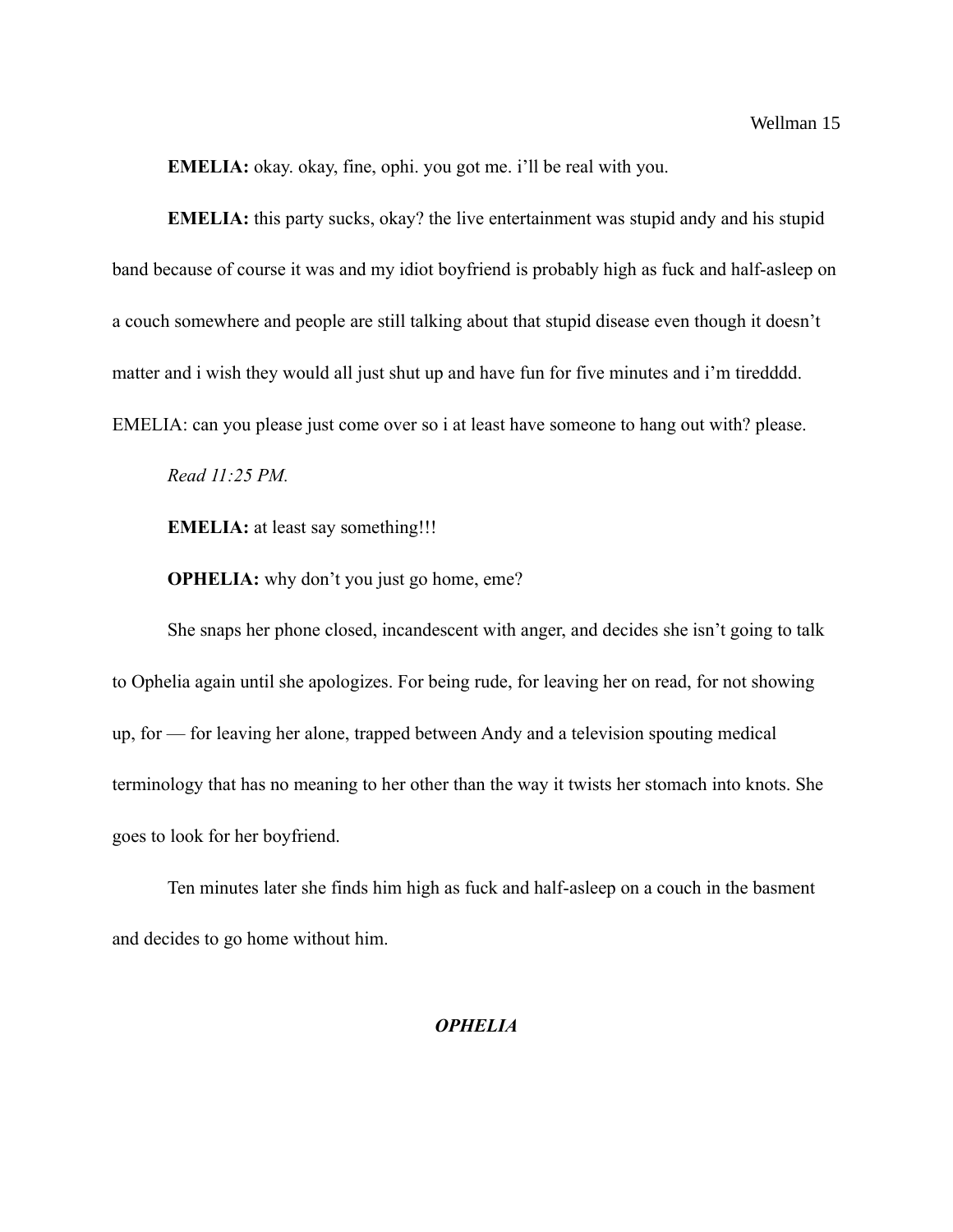"Or maybe we'll all die first," her dad jokes at the dining table. She knows him well enough to know it's only halfway a joke. Her mom's elected to deal with it by just continuing to eat as if he said nothing at all.

Ophelia's elected to deal with it by responding, which is a stupid idea, she knows it's a stupid idea, there's no world in which it *wouldn't* be a stupid idea, but she does it anyway, because the sound of silence is ringing against her ears and damn it she's the only one here who's ever going to fill it and she tries, so hard, not to think about how it's like that same damn silence has taken over the world —

"Oh, they've made a vaccine for it," she said, casually. "Didn't you hear?"

Silence again. Forks scrape across plates. Her dad breaks it about a millisecond short of the moment where she was about to start screaming. "No, actually. I didn't."

An opportunity — latch on, don't let it go! If she can convince *him* this isn't happening, get someone else to admit that everything is going to be fine and normal and tomorrow when she opens her window she won't be looking out into the forest behind her neighborhood searching for something stalking towards her out of the trees, then maybe, just maybe, it'll all be alright.

She really needs someone to tell her it's all going to be alright.

"Yeah. They're working on a vaccine. It's already in Phase I trials," she explains, desperately. "That means they've already got it ready for testing on humans. It normally takes *years* to get that far. That's why they're trying to push it through fast."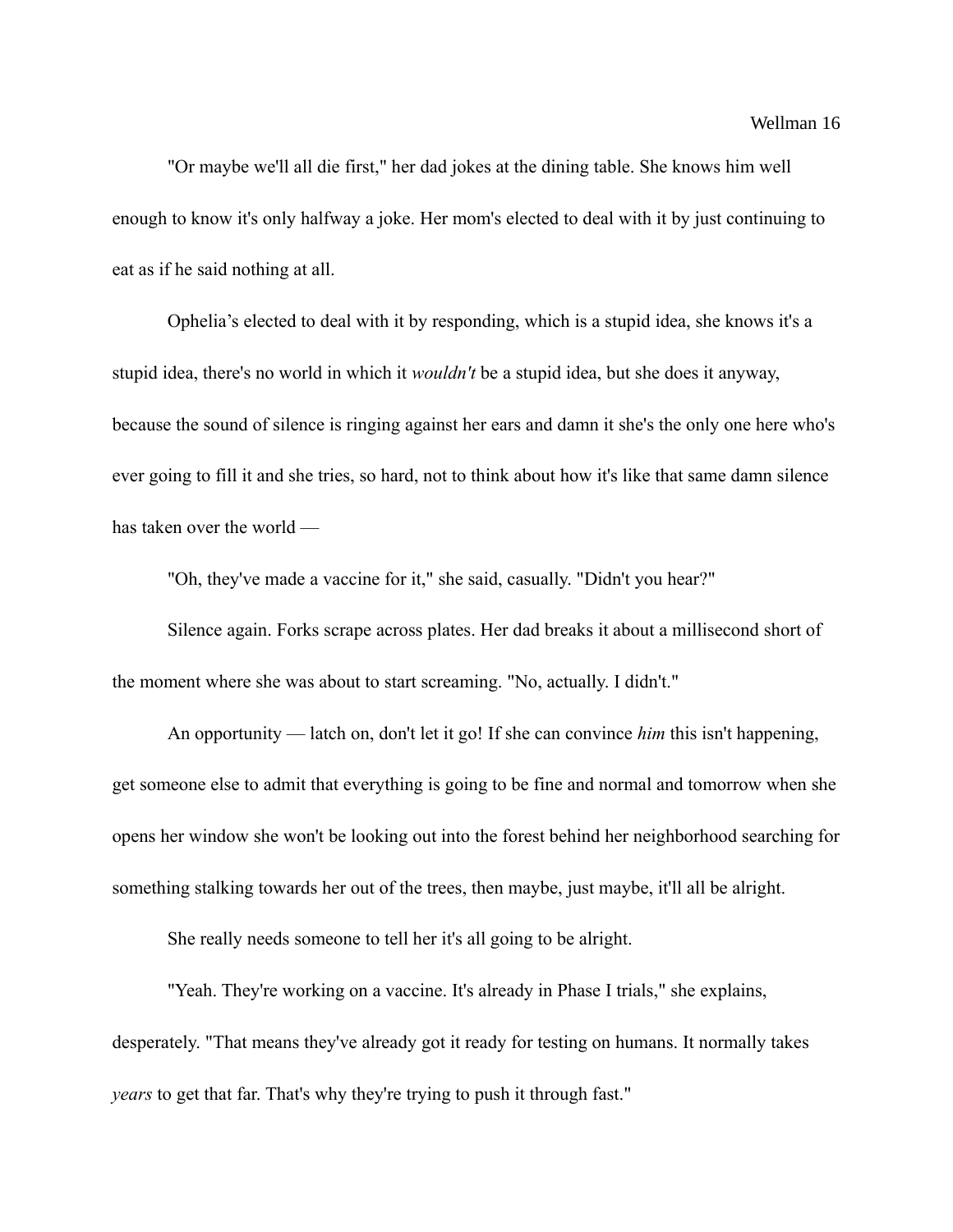He nods back at her, thinking. "It could still take years to get it to the point it's actually *ready,* though."

"Still!"

He shrugs, almost imperceptibly. "Still."

It's the agreement she wanted, and it's not what she wanted at all. Now her mother's just pretending the both of them aren't there.

Forks scrape across plates.

She can't bring herself start screaming, even though she really, truly wants to.

### *EMELIA*

Emelia stares at her phone, at her texting history, at the empty message field that's become more intimidating to her than all the blank Word docs that need to contain five-thousandword essays by tomorrow morning in the world. The fear of the blank page is bad; not knowing what you're supposed to say to the one person you always, always know how to talk to is worse.

She minimizes the app again. Pulls up the keypad, taps her recents, stares at Ophelia right there at the very top — but something stops her from pressing the button. She keeps thinking that, maybe, if she calls, she'll be able to think of what to say when she hears Ophi's voice, or know what to do when Ophi tells her, or that Ophi will give her the gift of pretending everything is normal between the two of them.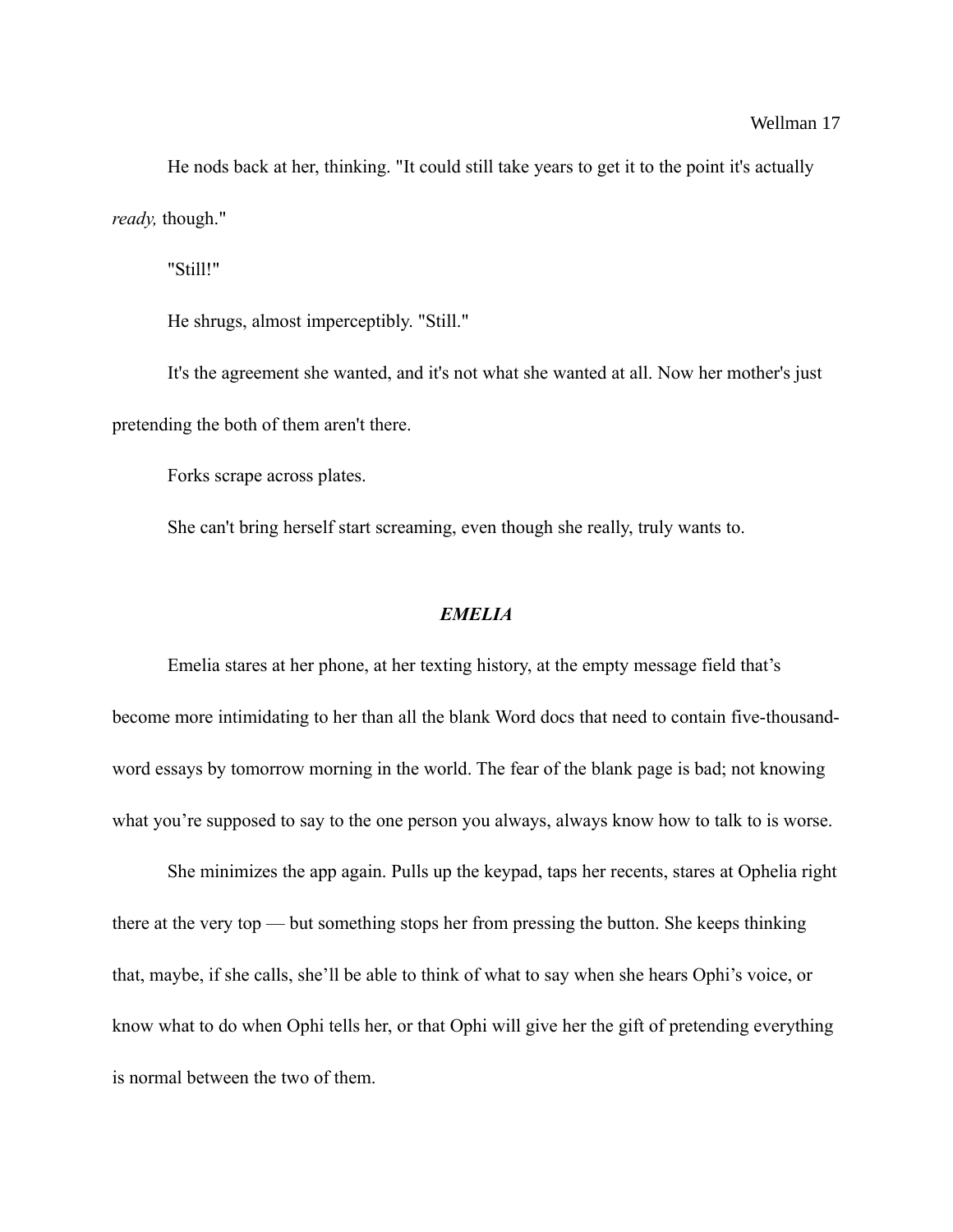When everything's strange in the outside world, that's the one thing that's supposed to stay normal, isn't it?

She taps Ophi's name, brings the phone to her ear, listens as the phone rings once, twice. "*SERIOUSLY?*" her dad shrieks into his own phone, so loud she can hear it two rooms over. She jolts, drops the phone, accidentally smacks the "End Call" button when she picks the thing back up. Ophelia didn't even have a chance to answer.

"We've been planning this trip for months," she hears him say, still ten times louder than he needs to be. "Years! You can't just do this —"

Her phone buzzes. Her stomach sinks.

An email, just like she thought. From the cruise line, just like she thought. Apologizing for the inconvenience, just like she thought. She puts down her phone without even opening it; the subject line of the message was enough. Her father's shouting had been enough. Ophelia not showing up last night had been enough, not being here to nurse her through this morning's hangover (or at least commiserate with her) had been enough, leaving her on read had been enough, telling her to go home was enough. The *news*, of all things, being on at the party last night had been enough.

The world being the way it was had been enough.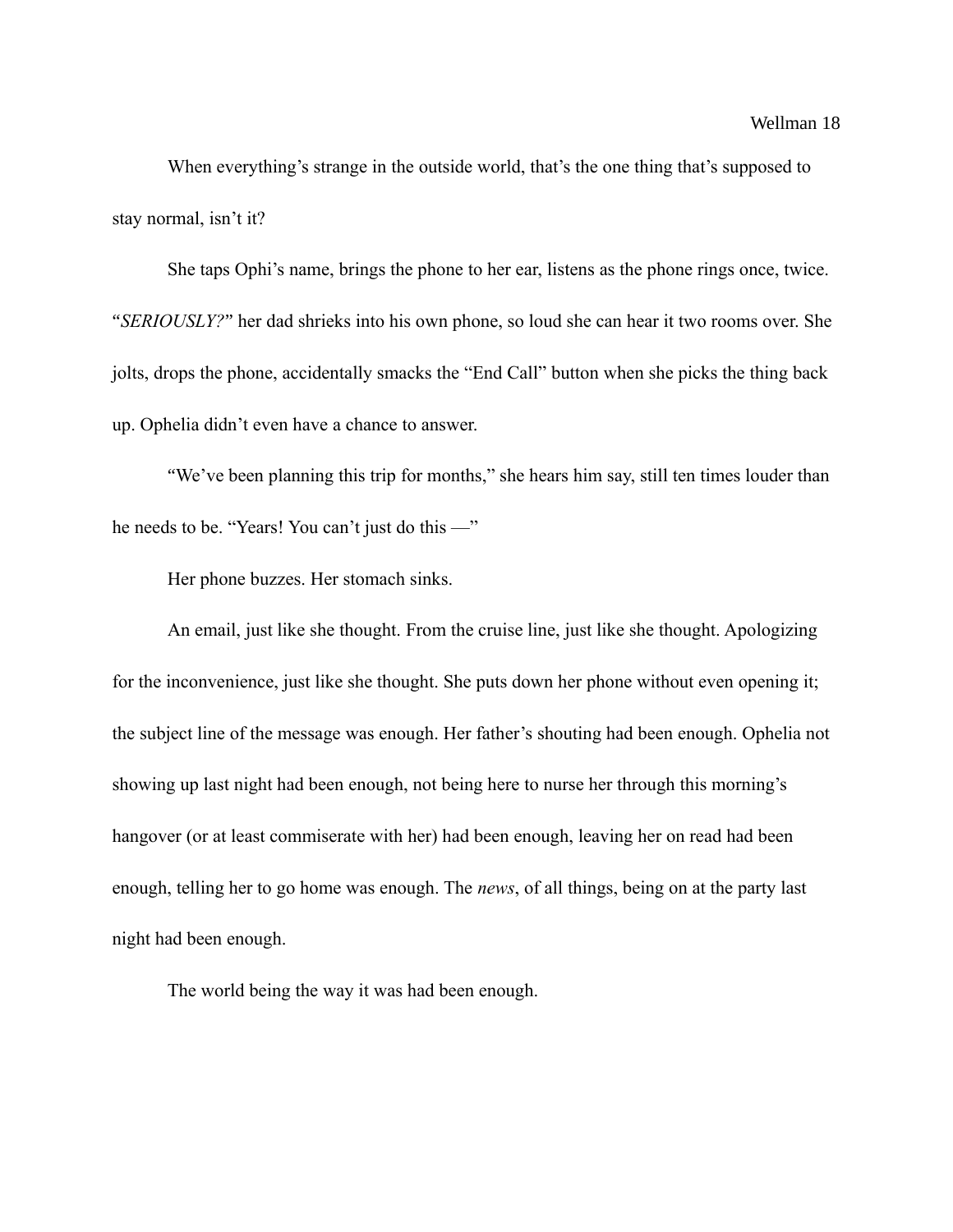Her phone buzzes again. Instinctively, she spares it a look. Ophi, sending over a cute picture of her dog, as if nothing's happened. Eme can picture her sitting in her house, staring at her phone, waiting for a picture of Eme's dog in return. A peace offering.

A minute ago, Emelia would have latched onto it like a lifeline.

Now, she opens up the texting app just to close it — just to leave her on read.

Boyfriends could be embarrassing bores at parties, and exes could steal basslines from bands she hasn't liked since sixth grade in what she's perversely sure is some kind of weird attempt to impress her, and cruises could get cancelled, and the news could talk about nothing but apocalypses that were never going to happen, but what goddamn *right* does her best friend have to be one of the things going wrong in her life? One of the things that's not right with the world?

…And what right does Emelia have to judge her? It's not like anything's right in her world, either.

Her brows furrow; her expression softens. She knows she's being selfish. Sometimes she just forgets how to be anything else.

She still can't quite bring herself to text back, but she takes that picture of her dog anyway.

## *OPHELIA*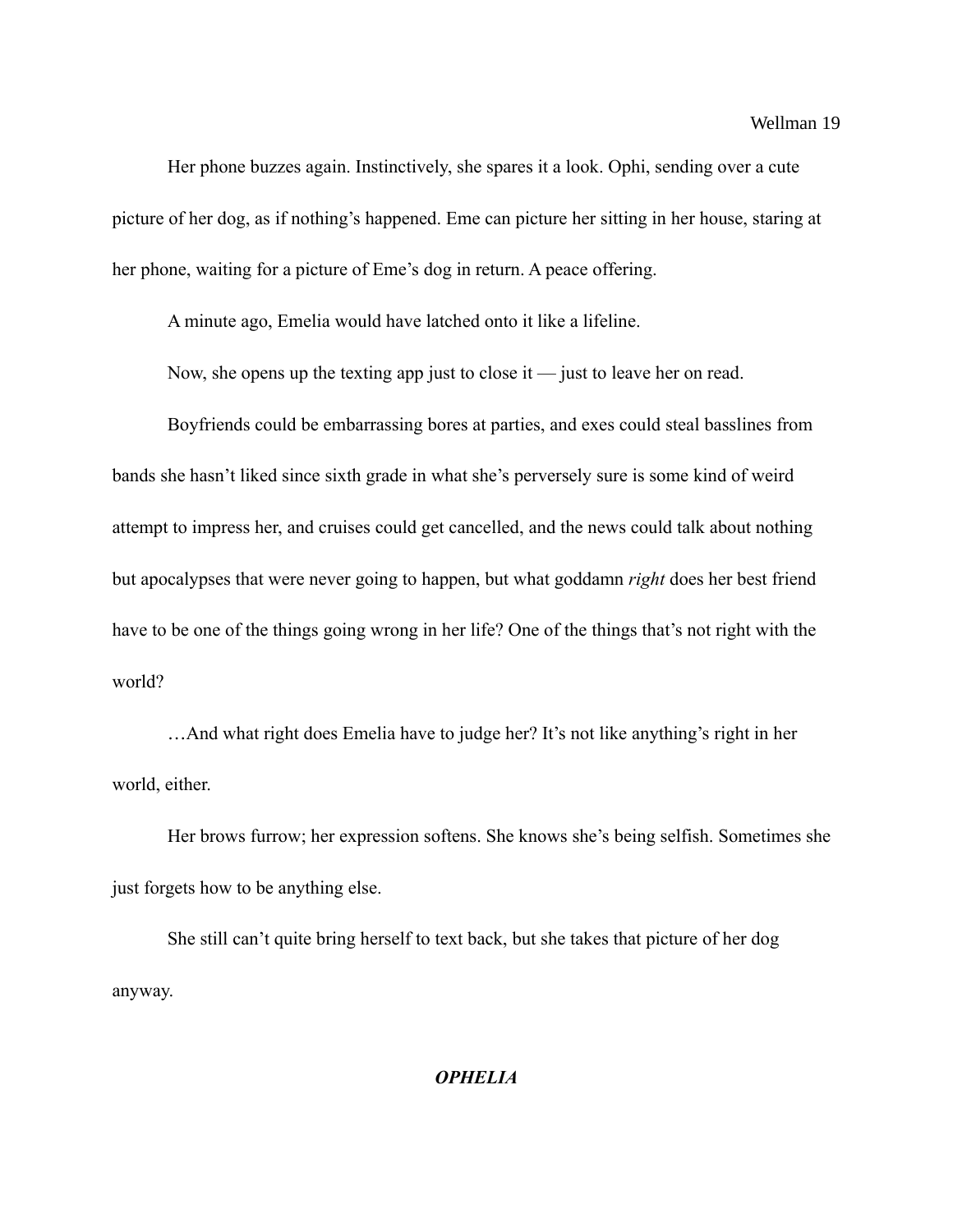Ophelia sighs. "Could you turn that off?"

He's watching the news again. He's always watching the news now. She'd thought he was always watching it before, her dad, always had to be turning the TV on to check that the world hadn't ended when all he needed to do was look out the window and make sure it was all still there, but now it was twenty-four-seven, constant, the background noise to her life in the way her own thoughts used to be. Today they're saying something about the disease, they're always saying something about the disease, this time it's some piece on a new bit of tech that will fix it — something about phages? — that won't actually fix it, because it never fixes it. It doesn't make her feel any better. She'd learned not to start feeling any better, by now.

"I'm watching it," he says, because he hasn't. That's the thing about her dad. As much as he's always preparing for the worst, he never, ever stops hoping for the best. It's a good quality. She can't stand it right now.

She puts her headphones over her ears and does her very, very best to drown it out. And, sure, she can play her music loud enough to cover up the sound of the television, but she just can't seem to bury that little bit of hope in her own heart in guitar riffs and piano lines.

That — that, she gets from her dad.

### *EMELIA*

She's watching the news again.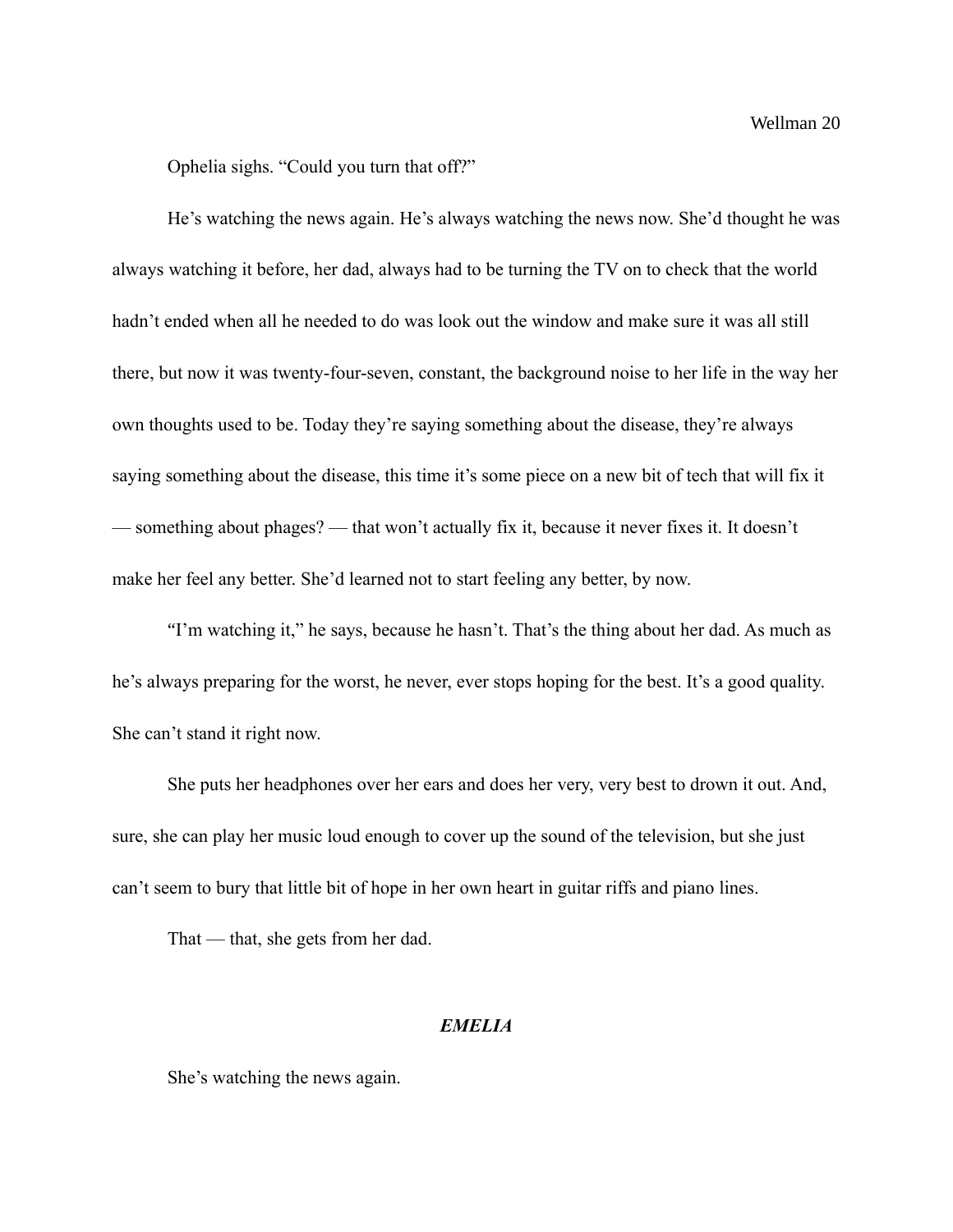Wellman 21

She doesn't even know why. It's not like she cares about it; her family didn't expect to walk into their living room and find Emelia's eyes glued to CNN, of all things. Especially not on a Friday night. If she didn't have some party to make an appearance at — which, this week, she doesn't — she'd be curled up in front of the couch with the new episode of Enchantress blaring so loudly her mother can't sleep — which, this week, it isn't. Instead, she's listening to another report on the origin of the disease. This one thinks it has something to do with dogs; she eyes her precious Marbles at first suspiciously, then concernedly. He just barks at her once, impassive, and goes back to sleep.

There's a white-hot core of rage that's nested itself somewhere right in the center of her ribcage; it might be where her heart's supposed to be. The news feeds it.

She's not sure why she feels the need to feed it.

"That's all fake, you know," her brother adds helpfully, when he peeks into the room to see what she's watching. "No one actually believes in it."

"I know," she lies. Whether it's fake or not, she knows plenty of people who believe it. She glances at her phone, checks for a text from Ophi. Nothing.

"Then why do you watch that shit all the time?" he asks. She doesn't answer. He starts off on a rant about how this whole thing is just a government conspiracy, but when it becomes apparent that she's just not listening, he grumbles something about no one in this house hearing him out and retreats to his bedroom.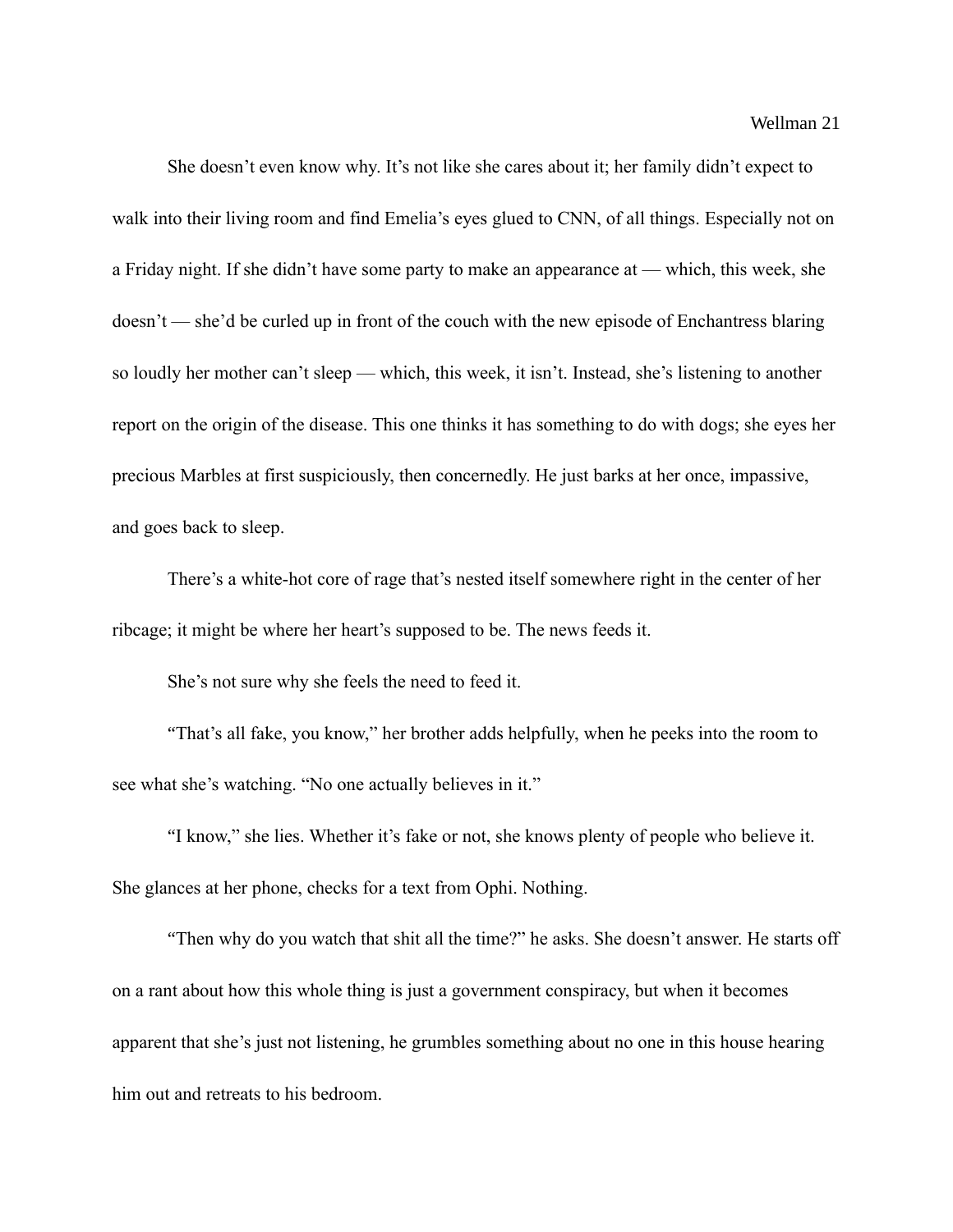One of the newscasters says something about staying at home to control the spread of the disease. Another says something about mandatory masks. Yet another says something loud and angry about the economy, voice indignant, face red. When one starts talking about how it could be a year or more until anyone develops an antibiotic that's effective against it, Emelia cuts him off. She flicks over to the channel Enchantress plays on, but she's already missed most of the episode, and judging from the dialogue she hears in the few seconds after changing the channel, it seems like they've just killed off her favorite character.

She sighs and turns off the TV.

#### *OPHELIA*

Her phone's buzzing. She doesn't check it.

She knows who it is, anyway. It's Emelia, begging her to go out again. She does this, whenever Ophelia *gets stubborn*, as she puts it; she'll text her over and over again until the constant buzz of her phone (or crowding on her screen, if she gets sick of it and sets it to silent) annoys her into relenting. It's irritating but… sometimes she needs it. She can admit to that much. There's a fine line between not going out because you're taking care of yourself and not going out because you're isolating yourself, and she's never been the best at staying on the right side of it. Tonight, though, the sound just makes her stomach turn. Why doesn't Emelia *know*?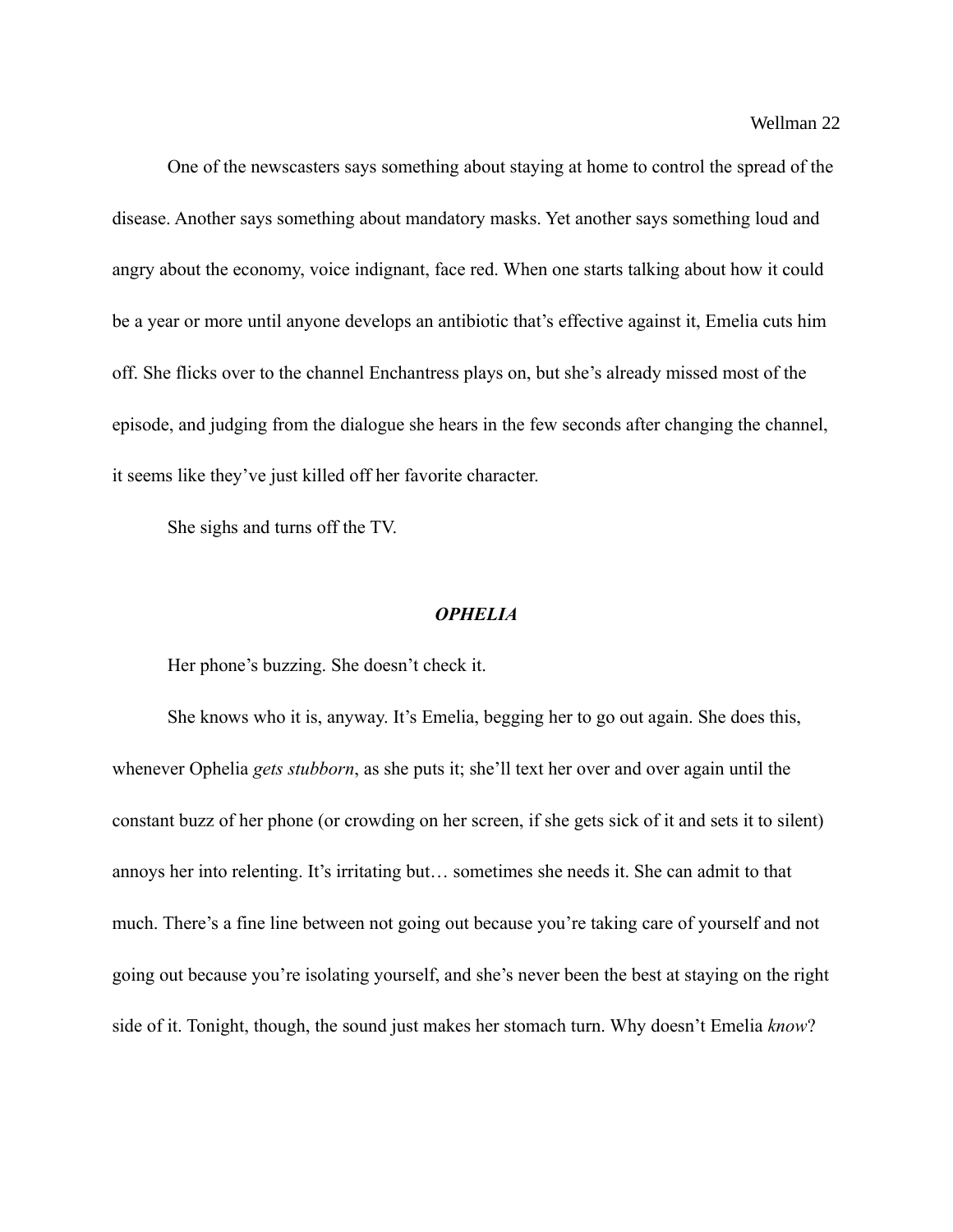Oh, she doesn't really even need to ask herself that question, does she? Emelia never knows. Emelia doesn't *have* to know. She never has. Problems just clear themselves up for her, just step out of the way when they hear her footsteps coming down the path, part like the Red Sea for Moses, and she barely even registers they existed in the first place. When she *does* register them, she's always affronted by it, as if the mere existence of the possibility of trouble is as bad as experiencing the trouble itself. These things aren't supposed to touch her; they're something for someone else to deal with.

But she tries not to let it get to her.

Her phone buzzes again. She snatches it up in a sudden flash of anger. It's getting to her.

**EMELIA:** ophiiiiiiiiiiiiiiiiiiii

**EMELIA:** ophiiiiiiiiiiiiiiiiiiiiiiiiiii

**EMELIA:** ophi ophi ophi ophi

**OPHELIA:** what.

**EMELIA:** FINALLY

**EMELIA:** YOU HAAAAAAAAVE TO COME THIS SHIT IS GREAT

**EMELIA:** you're not seriously scared of that stupid disease are you. come onnnn

Emelia doesn't know.

Emelia doesn't have to know.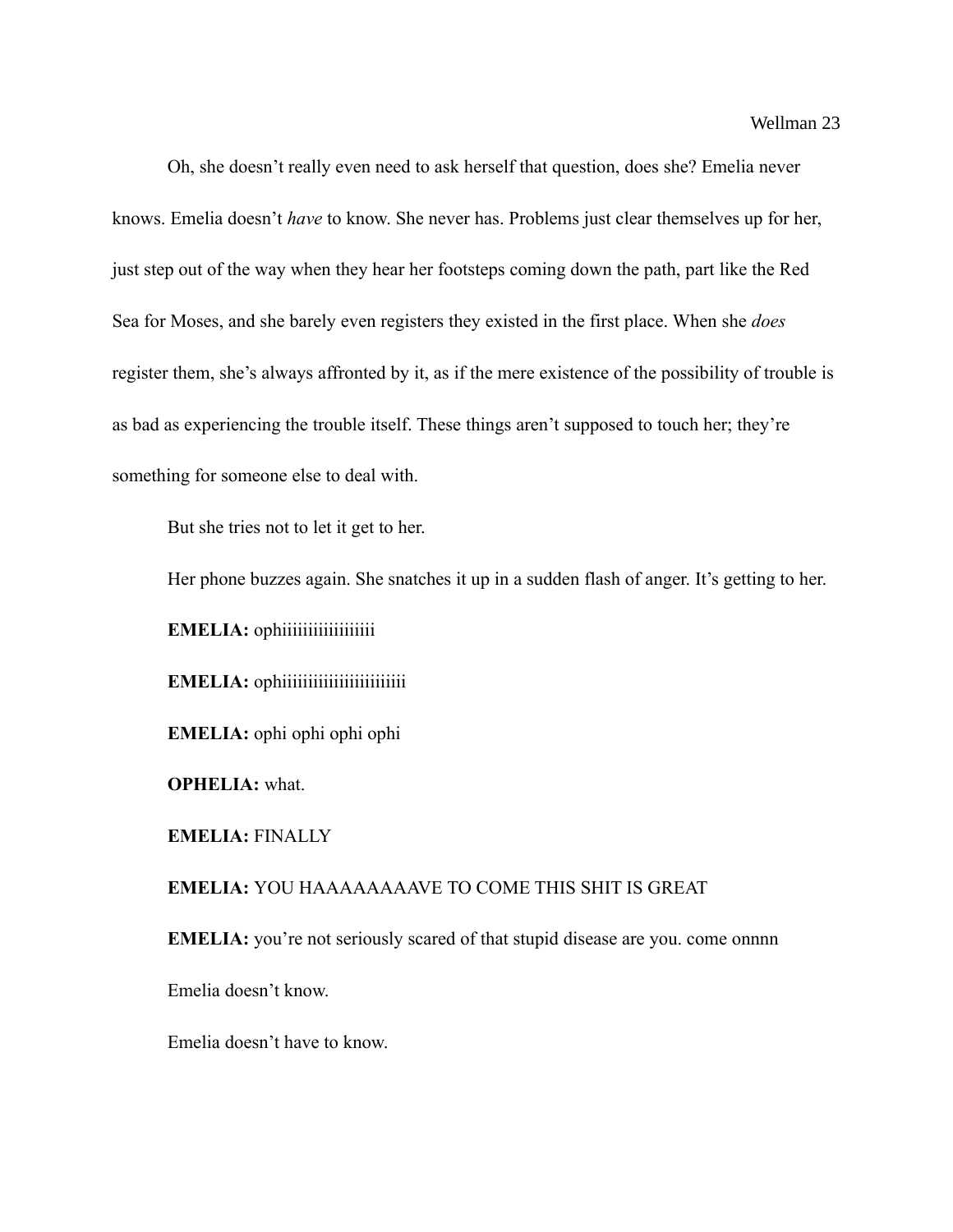And, for once in her goddamn life, Ophelia doesn't want to have to know. She wants that freedom, the ability to just laugh anything off, to wander out into the world without worry about how today will affect tomorrow, because if anything bad happens, she can make it go away with a wave of her hand. She wants to live like that, for just one night.

But she can't afford to, in more ways than one.

Her eyes flicker to that poster again. *Fifty Sights To See Before You Die.* Who's she kidding, anyway? She'll never see any of them. Emelia will, and she'll still be here, looking at the pictures of the trip as they go up on Instagram.

**OPHELIA:** i can't, eme.

**OPHELIA:** you know it's different for me.

**OPHELIA:** another night, okay?

**EMELIA:** laaaaaaaameeeeeee

**EMELIA:** fine though. *i'm* gonna go have fun

She puts down her phone.

At least it doesn't buzz again.

## *EMELIA*

This shit *isn't* great.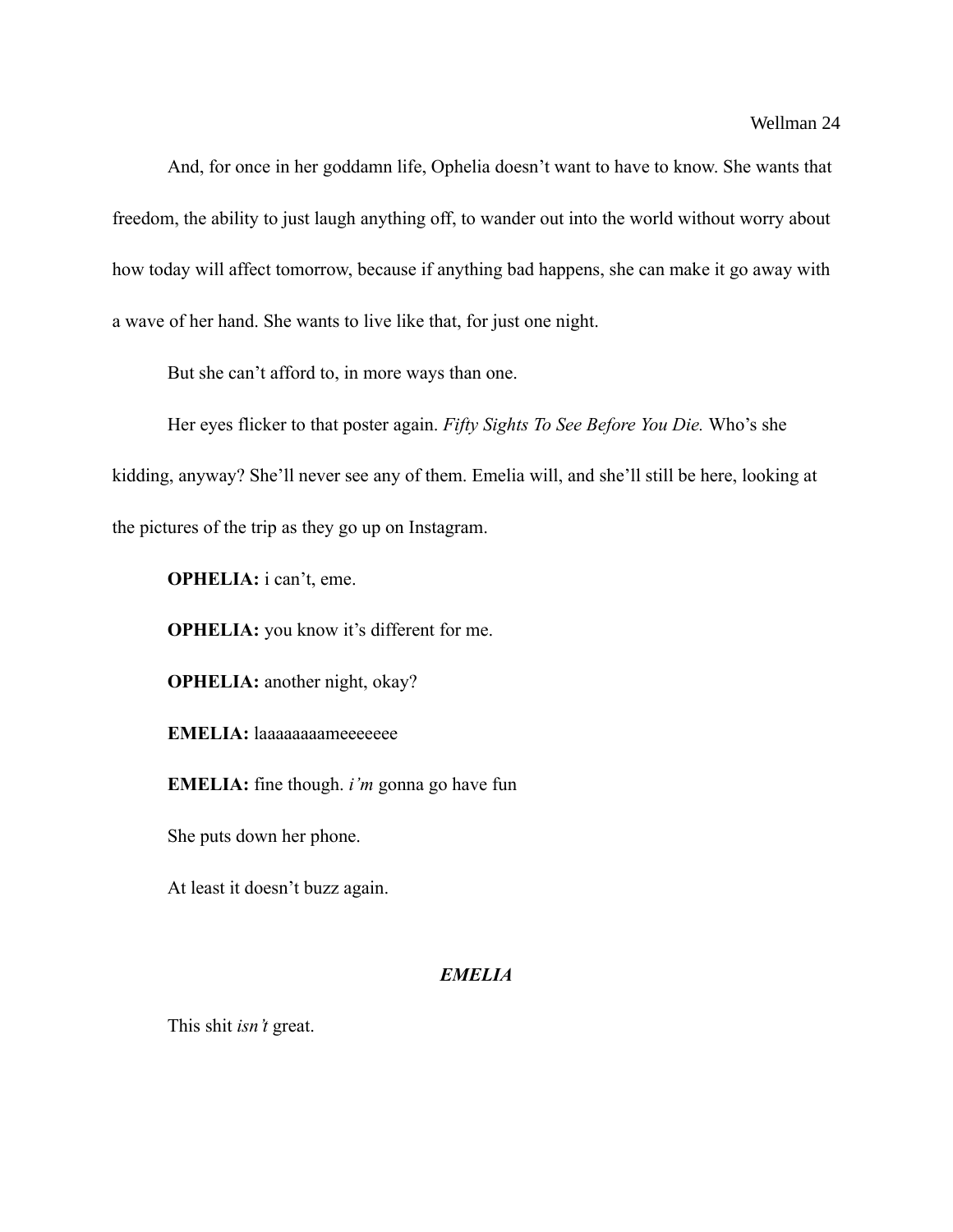Wellman 25

Seems like she should really just give up on a party when her friend boasts there's gonna be live music; even when it's not Andy, it always somehow turns out to be Andy. Case in point: tonight, when the kid from across town whose name she could never quite remember (Hayden? Cayden? Kaidan? Carter?) decided he and his band weren't showing up to the bonfire at the beach because it was "too dangerous." And who'd been ever-so-willing to fill their spot but Andy, Andy and his stolen basslines that apparently aren't the only things he steals?

Even the catchiness is wearing off by now. She's starting to legitimately hate them. Emelia sighs, draws a series of spirals in the sand by her feet with a piece of driftwood, tries to listen to the waves crashing against the shoreline. They're subsumed by a song that's almost painfully original; she'll give it that much, at least. It's not part of the band's usual lineup (god, she hates that she knows their usual lineup), and she hopes to high heaven that it doesn't become part of it. This song's just objectively not good. Andy should go back to stealing.

He belts out a line about isolation. She realizes this song must be new.

At least she's not the only one who seems to feel this way about it — when she gets up and starts wandering down the shoreline, drifting further and further from the bonfire's brightness, she notices that at least a few of the other people at this party have had the same idea. The voices and laughter she'd been just on the edge of seem to pursue her, want to pull her right back into the center of things.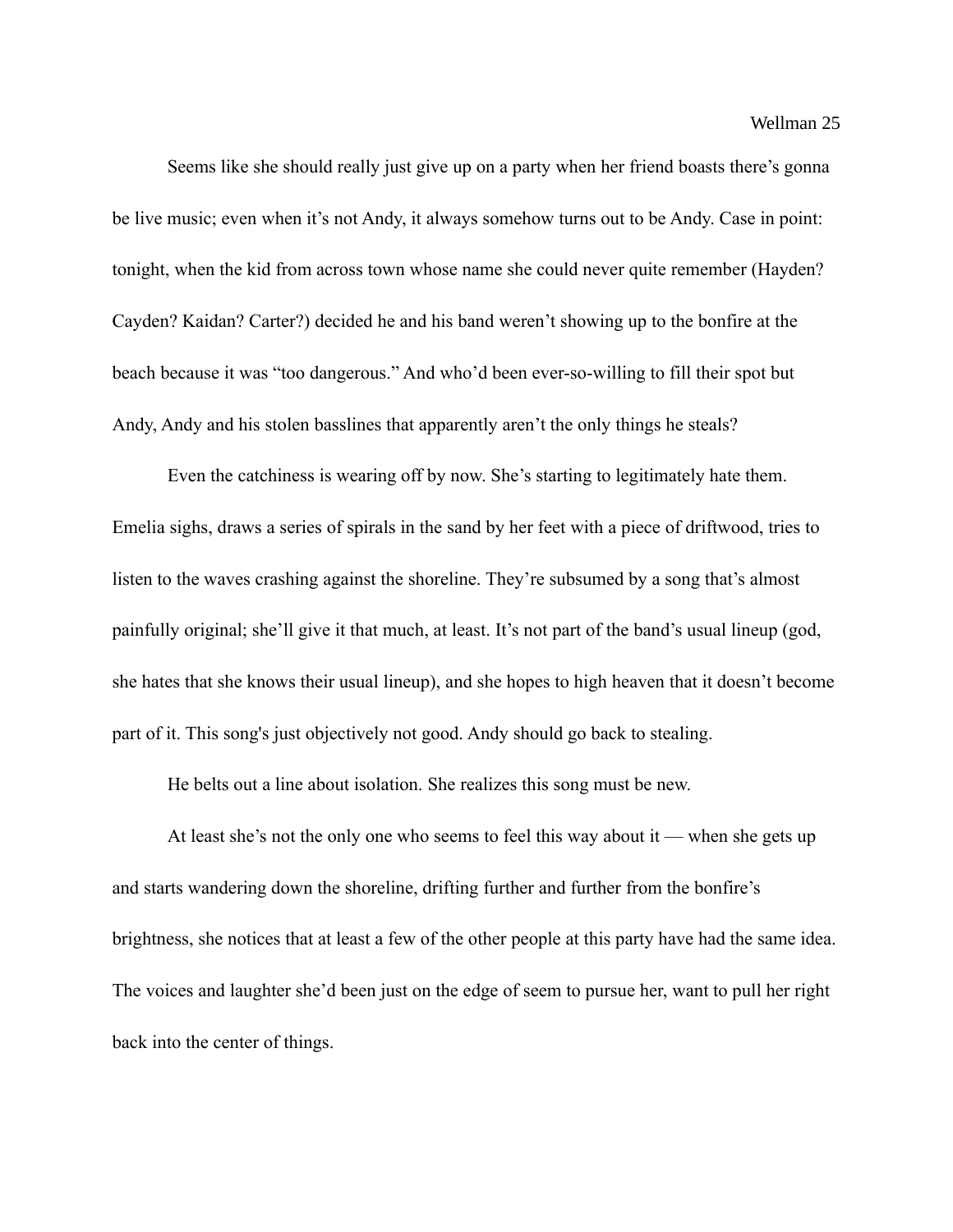Normally, she'd be all about that. Normally, she'd grin and quip about how clearly a party wasn't a party without her there and laugh when everyone else did and melt right back into the life of things, where she was supposed to be, and she'd wonder why she was on the sidelines in the first place, why she'd ever leave the spotlight when it was so warm, why she didn't realize she was always meant to be at the center of the flames, dancing faster and burning brighter than they did.

Tonight, she just walks further away from the fire. She shivers in the night air; she should have brought a jacket.

She turns to ask Ophi if she can borrow hers, sees empty air, and then remembers once again that she's not here. She tries texting again, gets left on read again. She doesn't really know what she expected. She thinks about leaving. She thinks about the distance between her and Ophi, the distance between her and the rest of the party, the distance that has absolutely nothing and absolutely everything to do with the disease, the way the drummer in Andy's stupid insufferable fucking band had taken to wearing a face mask and their stupid insufferable heavyhanded lyrics about isolation and how even her escapes had all ceased to be escapes.

She looks back at the bonfire, the light and warmth and noise filtering in from just a little ways down the shoreline. Something red-hot and raging bangs on the center of her chest from the inside out, tries to scream its way out of her lungs, tries to cut her heart in half.

She runs — doesn't walk, runs — back to the party.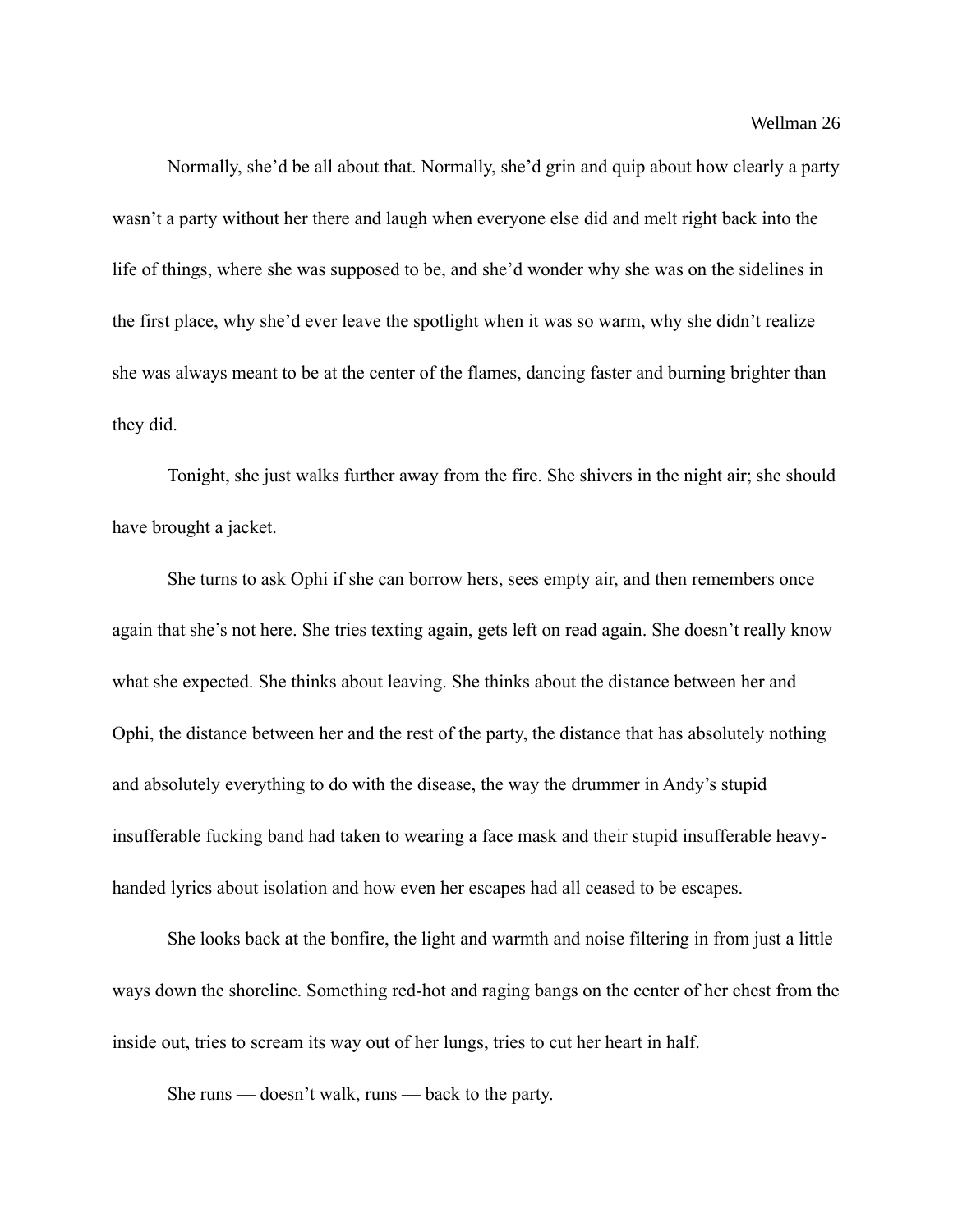This, whatever it is, isn't taking anything else from her.

#### *OPHELIA*

Things are looking up!

Well, they are according to the television, which her dad is still glued to like it's religion, like he needs it to live, like he'll fall down into some perilous little corner of hell without its electric embrace. He's starting to let go, now, though, just a little; instead of having it on every hour he's awake, it's only most of them. After all, things are looking up.

The news says they've cured it. Or are curing it, or are preventing it, or have almost figured out how to get rid of it, or have realized it was harmless after all. That last one's a straight-up lie, an obvious lie, but that didn't stop Eme from texting the article she saw online about it to her with a smug 'I told you so' of a caption. Ophelia hasn't responded, and her phone hasn't buzzed with one of those characteristic double, triple, quadruple texts. That's got her a little worried, honestly, but she hasn't decided yet whether she's worried enough to check on her or annoyed enough not to. (That's also a lie, a straight-up lie, an obvious lie. She'll check in on Eme later, ask if she's upset, check that she's okay, comfort her if — when, really — she isn't.)

But — back to *it.* (It always comes back to *it* — doesn't it?) The cure is working, apparently, the something-or-other about phages; a little viral particle that kills only the disease, then dies off itself once the bacteria are gone and it's got nothing to invade. She doesn't know the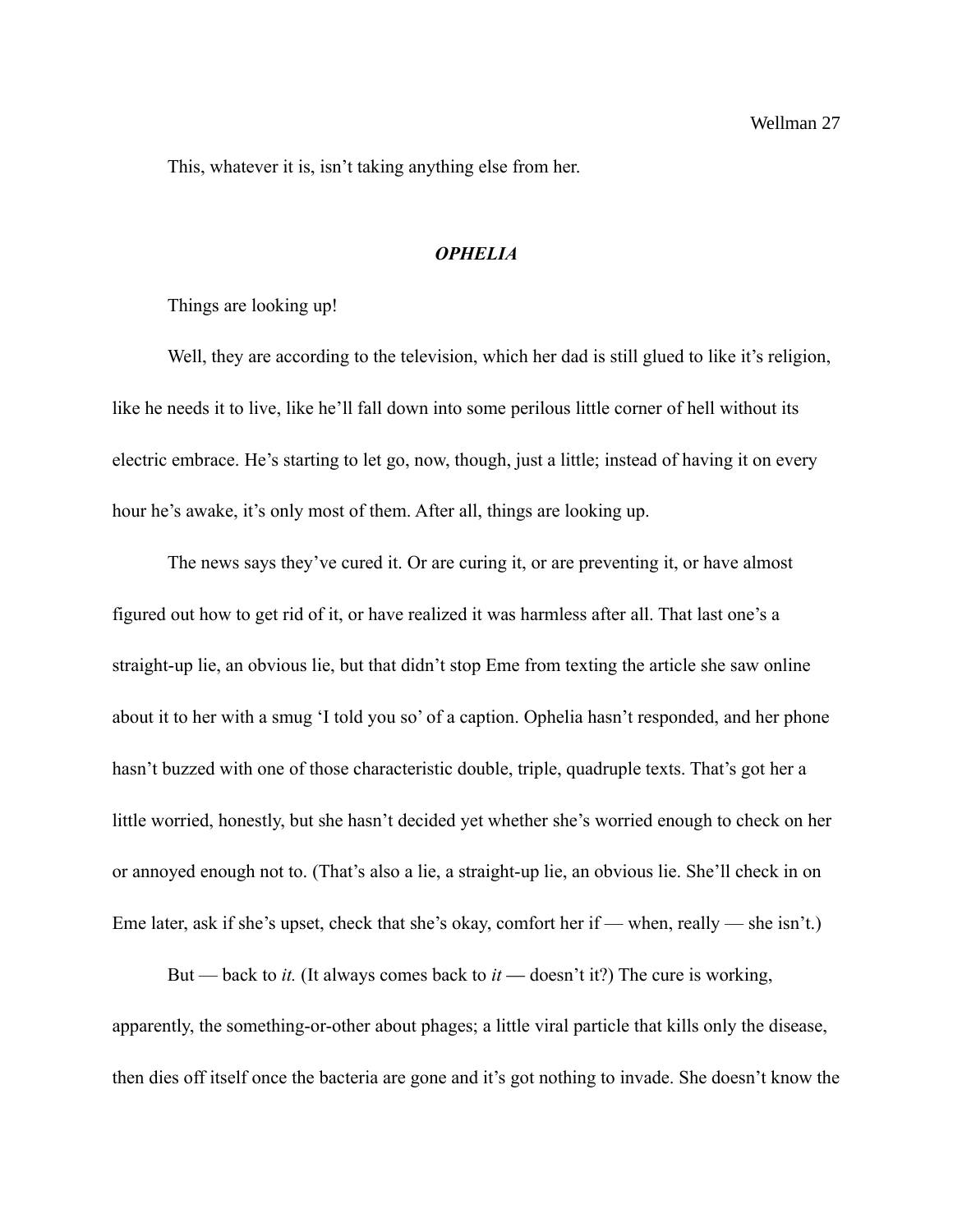specifics of it. She's not a biologist. Neither is her dad, even though he thinks he is — he keeps parroting back what he hears about it on the news, in the five hours a day he's still watching, watching, watching like breathing takes a backseat to CNN. He thinks he's become some sort of expert; he keeps giving impromptu lectures about it at dinner, while she and mom sit there in silence, forks scraping against plates, the clink of ceramic more sensible than anything their father is saying.

Ophelia doesn't care *how* it works, just that it *does.* Just that the chatter of the television in the background isn't quite so incessant, now, and that even when it is, she can stomach listening to it; that everyone's talking about the bright sunspots of hope on the horizon, that everything's going to go back to normal soon. Because everything's going to go back to normal soon.

That's a lie. That's a straight-up, obvious lie. Nothing is going to go back to normal soon. Perhaps nothing will ever go back to normal again. But now the television, the blessed television, the thing she's starting to find herself stuck to like glue, like religion, like breathing takes a backseat, is making it a lie she can tell herself again. An easy lie. The comfortable lie she told herself when all this started, and the comfortable lie she'll tell herself as it doesn't end, and doesn't end, and doesn't end.

She sits on the couch. Watches the television. Does not put her headphones over her ears and turn them up loud. Tunes out what her dad is explaining about targeted bacteriophages.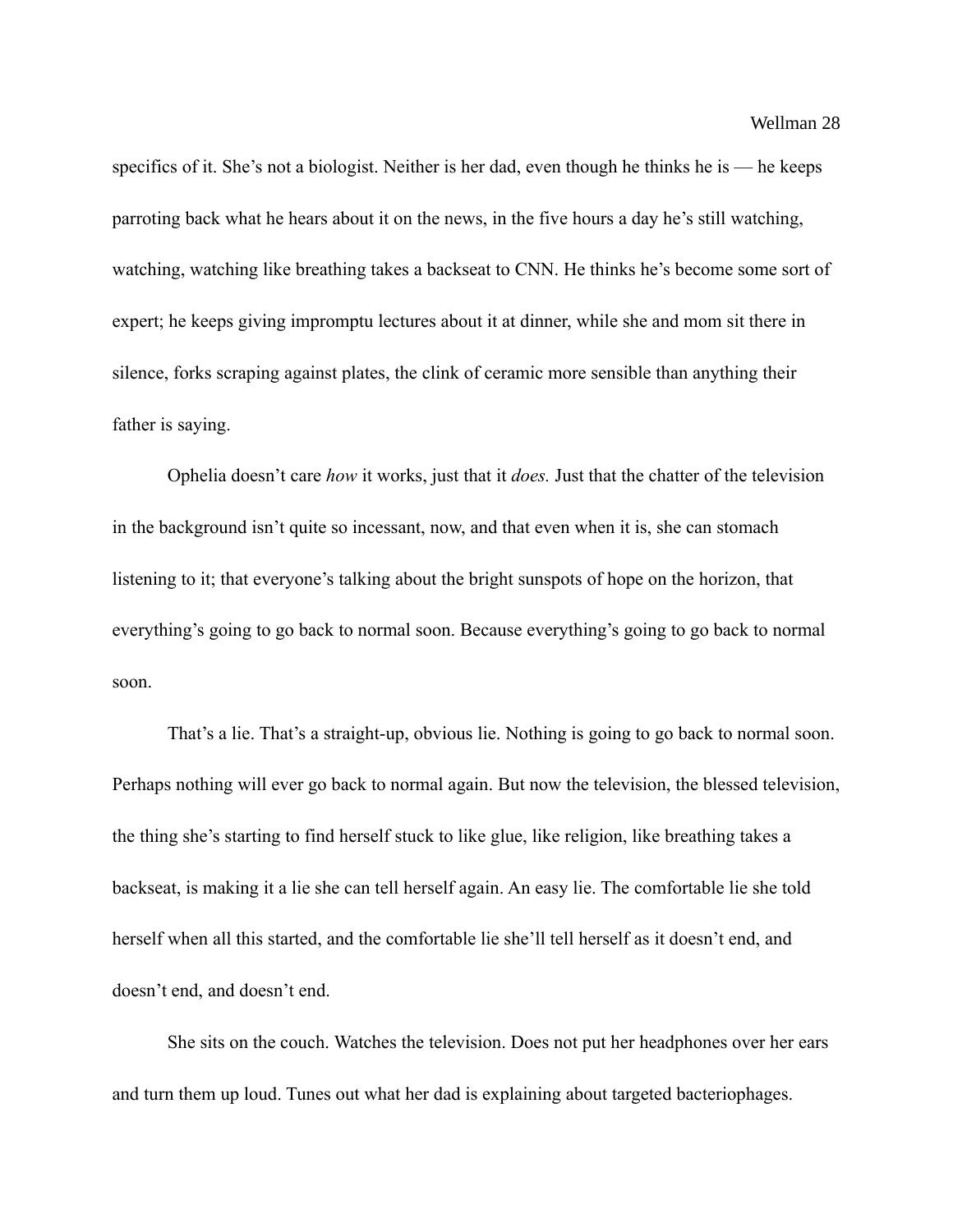Tunes out what the newscasters are saying about cures, and expenses, and distribution, and success rates. Only listens to the sweet sound of hope drifting in.

Lifts up her phone to text Eme, ask if she's got any weekend plans.

### *EMELIA*

It's perfect out.

It's one of those flawless late-summer nights that teeters on the edge of fall, of which there are only ever a few in a year — just cool enough for a bonfire, just warm enough that you don't start to freeze if you walk away. The sun is setting, silhouetting the trees, leaving them indistinct blurs in the breeze flowing through the leaves. She's sipping something she's poured into a red cup, leaving her worries indistinct blurs as it flows down her throat. There are smiles everywhere, some genuine, some razor-edged and toothed and false with jealousy, just the way she likes them. It sharpens the pleasure of being you when everyone else wishes they were you, too. Her boyfriend is across the yard, setting up with *his* band — not Andy's! — to throw a few songs to the crowd. Ophi is at her side, cracking some joke about Emelia and boys in bands.

Emelia is right where she belongs, and everything is as it should be. For once, there are no cracks in the facade — because there's no facade at all, of course. Everything is just going back to normal, like she always knew it would.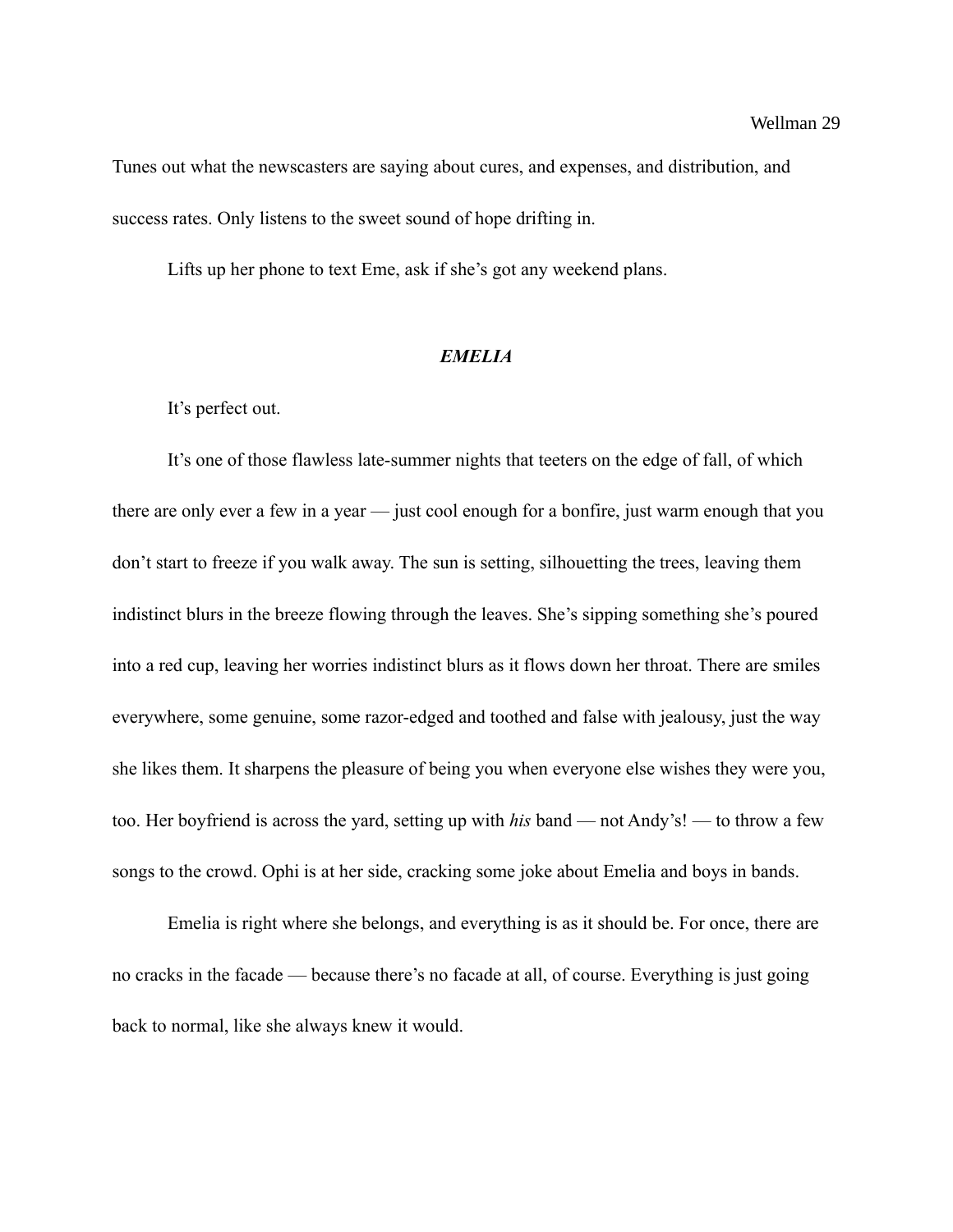She points out someone inside the house (they're at Brandon's place again) — you can see him through the porch's glass door, the kitchen light illuminating him, making his hair visible in all its very, *very* purple glory. "He said he was dyeing it red yesterday," she whispers conspiratorially, unable to suppress a giggle as she speaks. "I *told* him those box dyes don't work. Guess that's just what you get if you don't listen to me." The giggling gets worse. Ophi joins in, just a little. It sounds strained somehow, but Emelia does her level best not to pay attention to that in the least. No cracks.

### She sneezes.

It's just a sneeze. It's nothing, really. But Ophelia starts backing away like Eme is a poisonous snake, a hornet's nest, something dangerous and untouchable and that Ophi wants to get away from very, very fast.

The anger that sits where her heart is supposed to be  $-$  or, no, on second thought, those are lazy words, inadequate words, the anger doesn't replace her heart, there's a hollow just below it in the center of her ribcage that feels built to hold this, like she would be incomplete without it, like she was missing a piece of herself once and she doesn't know how she couldn't tell that before — flares up again, white-hot as it's ever been. "What? You think it's that stupid disease? I thought you were *over* this, Ophi."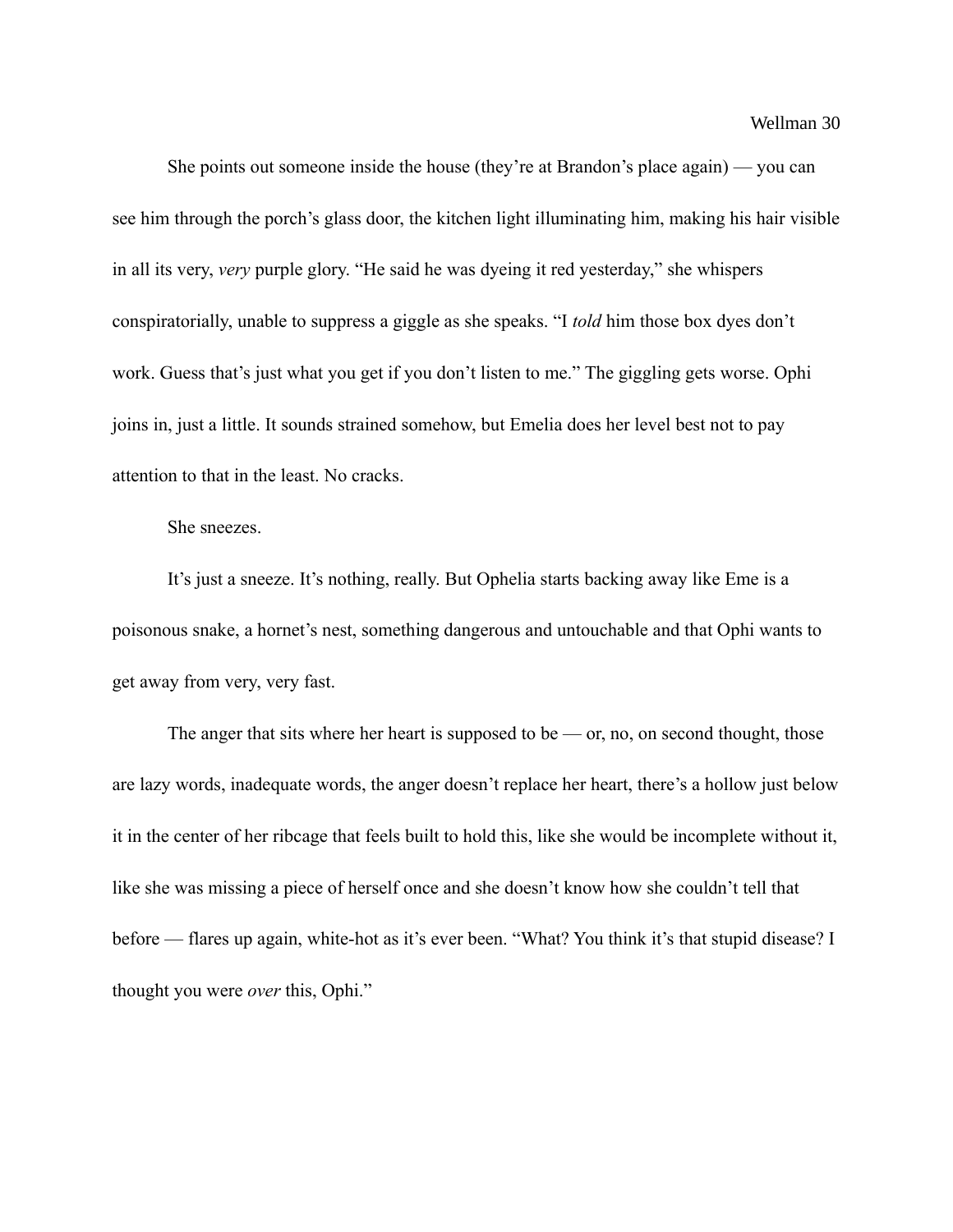She's not being fair. She knows it even as she says it. But then, instead of getting angry back, Ophelia schools her face into one of those smiles. The razor-edged, toothed, false, jealous ones she likes to see so much on other people's faces.

She realizes she does not like them on Ophelia.

"Nah, you're right," she says, in a voice that makes it very clear she believes Emelia is wrong. "It's stupid," she continues, in a voice that makes it very clear she believes it is not.

"I have allergies, remember?" She rolls her eyes, regrets it as soon as she's done it; retreating into hostility is an instinct, something she wears like a second skin, like armor — but lately, what has it done for her?

Well, it's too late to turn back now.

Ophelia does just what she shouldn't do, though. If she blew up, yelled, went home and refused to text Eme back, that would be easy. That she could summon up righteous fury against; that she could convince herself was really more Ophi's fault, wasn't it? But Ophi just seems resigned, just keeps that fake smile plastered to her face — that smile that has the audacity to have *jealousy* in it. Eme's life is being taken apart bit by bit, and Ophi can find something to be jealous of?

"Yeah, I remember." It sounds so small and defeated that all the rage leaves Emelia in an instant — then returns, ten times stronger for the humiliation of having been vanquished.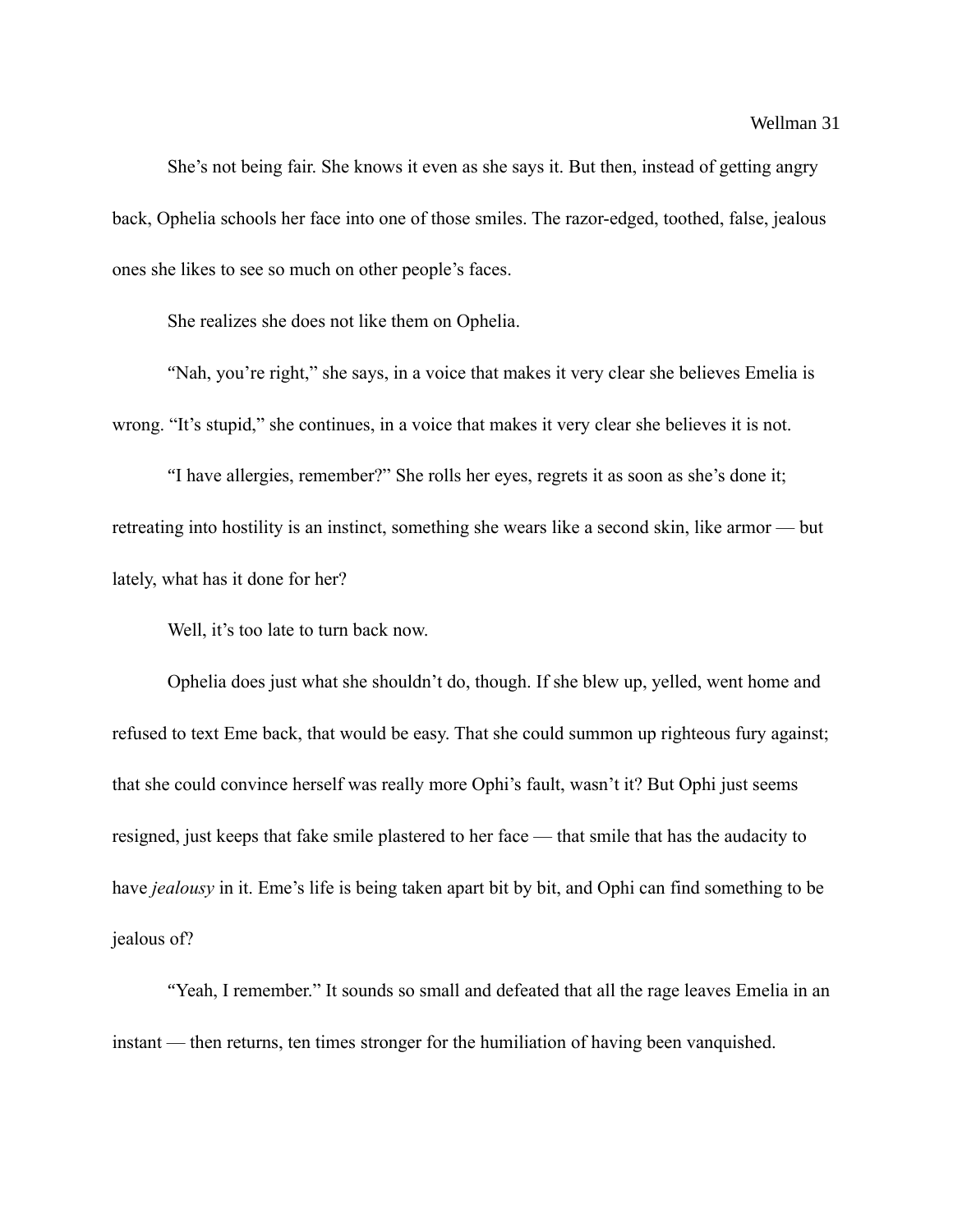"Fine. I'll just go home, if you're *soooo* worried about it." She says it, and she hates it as she says it, and she hates herself for being unable to direct this rage anywhere else when she knows full well it's not Ophelia that deserves it.

"Eme, *wait—*"

It's too late, though. She's said it, so it's too late to take it back. She can feel all those eyes on her, all those wonderful, horrible fake smiles beaming her way, and the only way not to disappoint them is to follow through.

Ophelia will get it. She knows image is the most important thing, no matter how hard anyone pretends it's not. She lets the rage roll back up and consume her doubts in a wave of *it's all fake, anyway* as she snatches her keys from her purse and stalks through the side gate out of the backyard.

### *OPHELIA*

This isn't happening.

It's as simple as that. This isn't happening. This can't be happening. None of this is happening at all. She's finally starting to get how Emelia feels about all this, just a little; pretending it isn't happening is so much easier than acknowledging it just might be.

Another shiver comes over her, even though she's already hidden herself away in her room, wrapped herself in blankets, dragged her scarf out of the back of her closet even though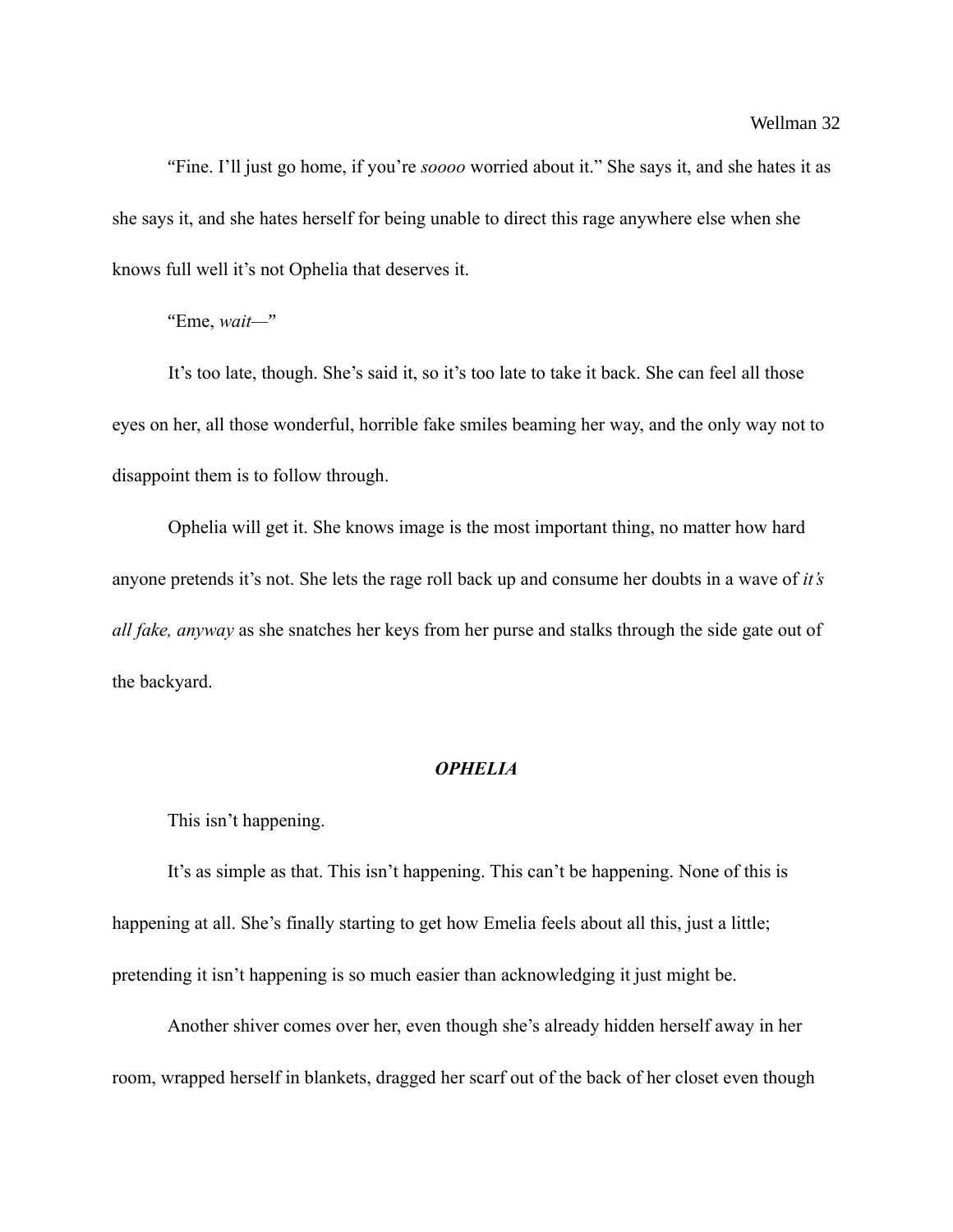it's the middle of summer; she coughs again and winces, half from her sore throat and half from the fact the cough is getting worse. She snuggles down deeper into her blankets. Maybe if she just warms herself up a bit, this'll all go away. Maybe it's just a regular cold. Maybe it's just allergies!

...Never mind that Ophelia has never had allergies before.

Maybe she should just make like her namesake and jump in the river before her selfish decision to go out hurts anyone else. She should've known better than to trust Emelia, Emelia who'd been going out every single day. She should've known better than to go out herself, should've known that Emelia can afford this and she simply can't, should've, could've, would've

"Ophi, dinnertime!" Her mother's voice, calling from the kitchen.

"I'm not hungry, eat without me!" she calls back — and winces again. Her voice sounds a little hoarse. All she can do is hope that no one notices.

Her hands have started to shake, just a little bit.

She keeps telling herself it's just a regular cold.

She hears a knock at her door. She should've known better than to hope.

"You doing alright in there?" Her dad says, cheerily, happily, jokingly, as he cracks open her bedroom door. "I've never known you to turn down—"

She looks up at him.

 $\overline{\phantom{a}}$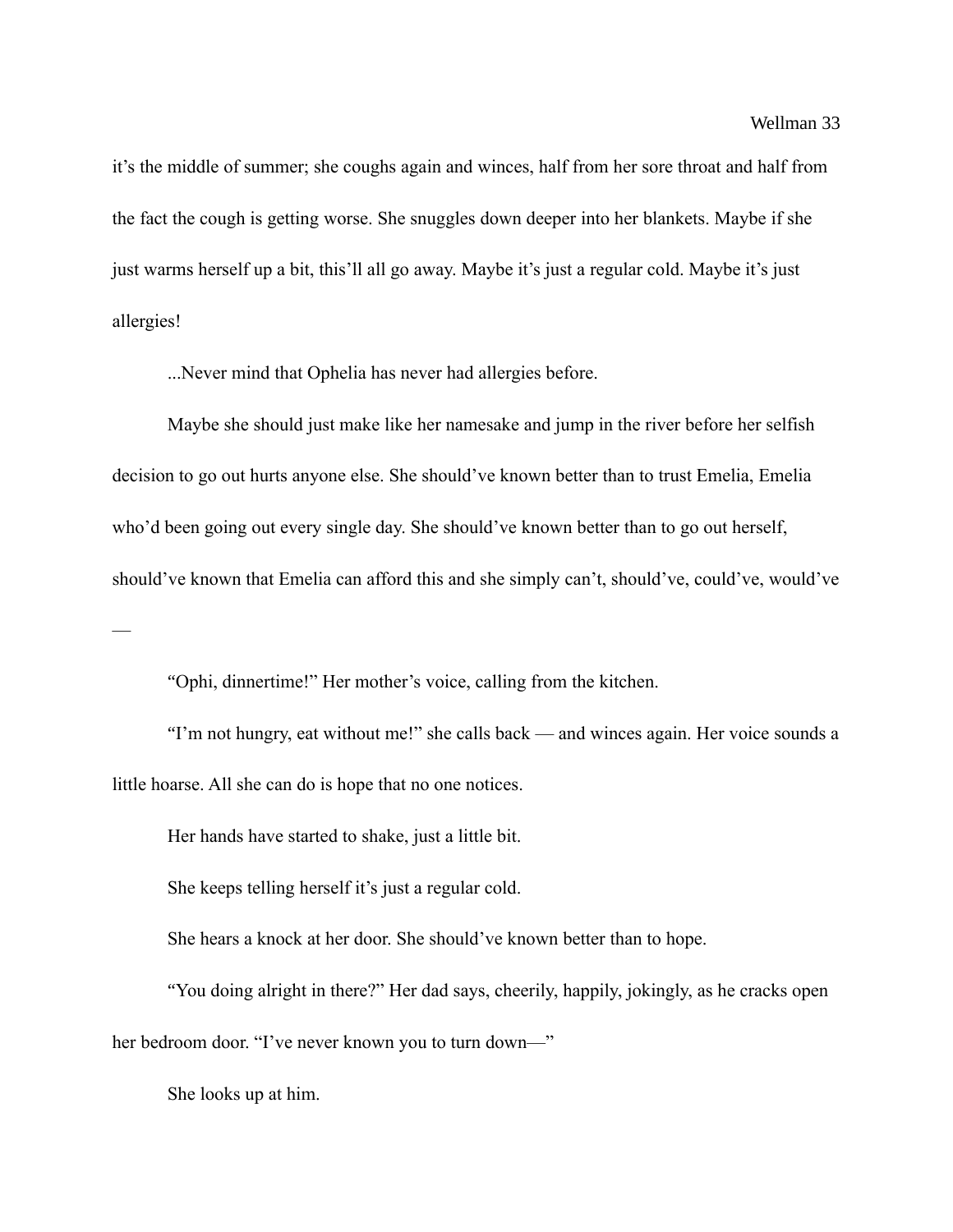All the color drains from his face.

He says, fearful, hushed — "Ophelia, what did you *do*?"

### *EMELIA*

Her brother rolls his eyes. "She doesn't have it. She's just being dramatic."

Emelia has never wanted to throw a punch more in her life, but she's so sick she can barely stand, so that's not going to happen. (Besides, she didn't pay a lick of attention when her dad taught her how to make a proper fist that one time, and she'd probably do it wrong and break her thumb anyway.) "You still think it's a government conspiracy or whatever? Now? Really?" He looks at her as if she's just said the stupidest thing in the world. "Obviously. You've just got a regular cold. Stop being so dramatic."

"I hope I give it to you," she spits, words venomous. Perhaps actually dangerous — she could spread it right to him, shouting like that. (Well, whisper-shouting, because that's as much as she can manage.) And she doesn't mean it, regrets the words as soon as they leave her mouth, wants nothing less than for her precious brother to catch what she's caught.

Even if he is a bit of an idiot.

Her mom practically runs back into the room, and gives him a scathing look as she does — "What did I tell you? Get *out* of here." Emelia used to resent it, the way her mom was always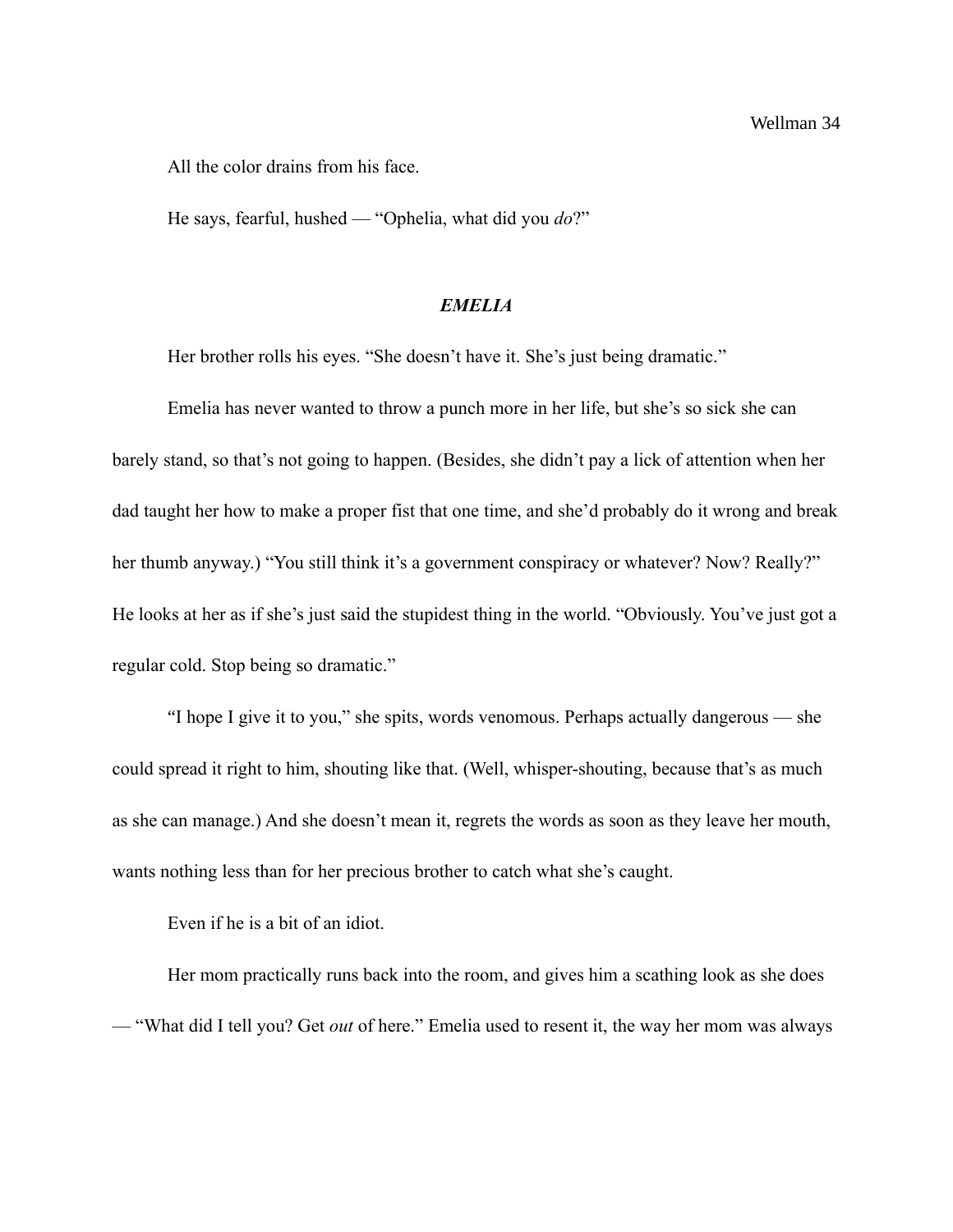sending him away, sending her dad away, sending *everyone* away like she was radioactive, but today she's grateful. Today, she wants nothing more than for her brother to stop judging her. Today, she wants nothing more than for her brother to stop reminding her of what she thought a month, a week, a *few days* ago.

Today, she wants nothing more than to stop thinking about how many people she might have given this to because she thought just like him.

"Can you get up?" her mother asks, softly, sweetly. She doesn't deserve that. She doesn't reject it, either.

"I'd need help," she admits.

"Okay," her mother says, wrapping an arm around her shoulders, helping her to her feet, stabilizing her as she stands.

"Why?"

"We can't fix this at home," her mother says. An admission in exchange for an admission. An eye for an eye. "It's time we got you to the hospital."

### *OPHELIA*

Thank god she didn't have to go to the hospital.

The thing appears to have left her blessedly alone, for the most part; hasn't torn through

her flesh like paper, hasn't eaten her eyesight or ruined her lungs or somehow gotten into her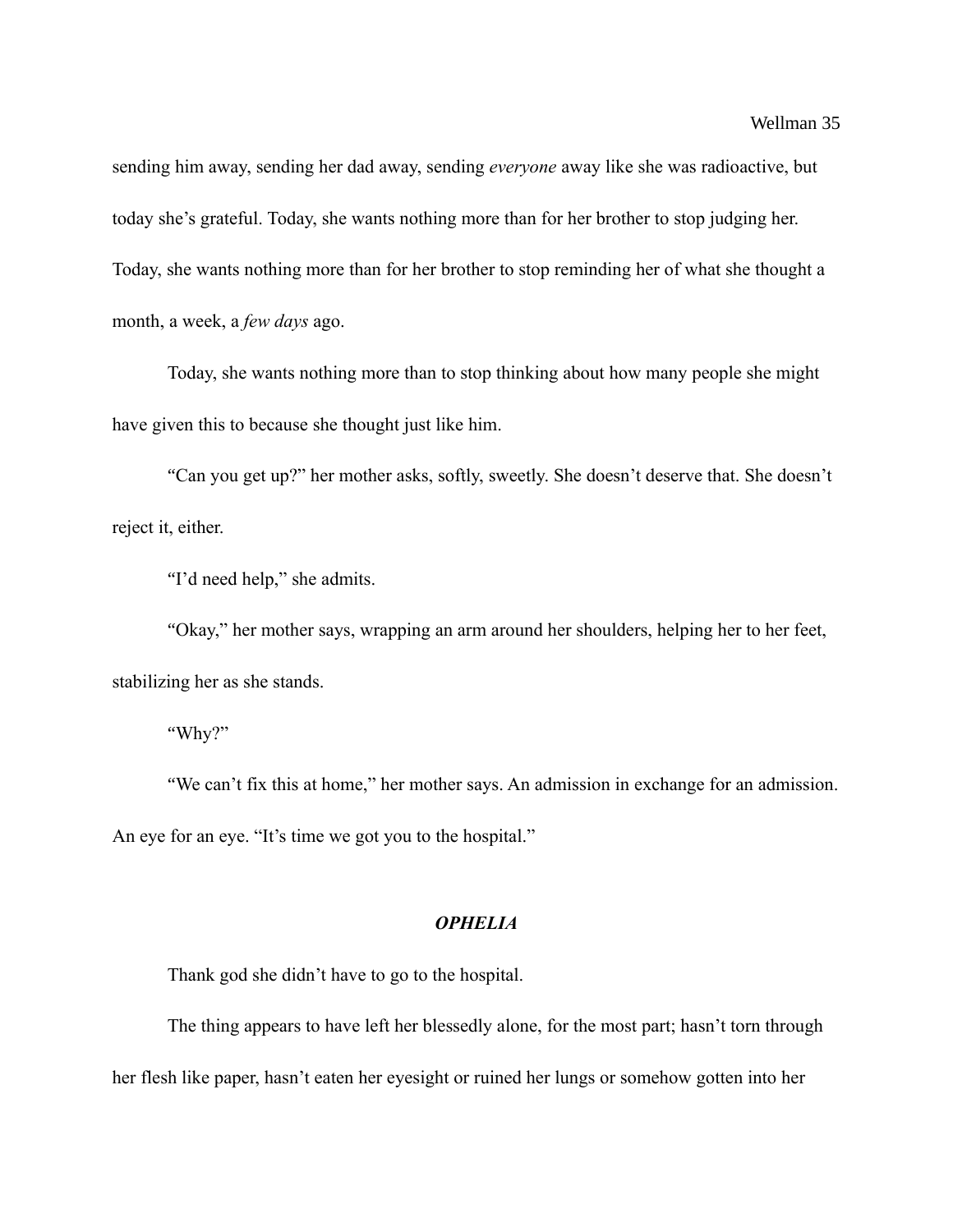brain, like every news outlet whispers, fearful, apprehensive. It seems to have only left Ophelia with something she'd describe as a 'pretty bad flu' — not *good*, per se, but recoverable. And that was the important thing.

That was all that mattered.

She pads downstairs with a glass of orange juice in hand, a blanket pulled tight around her shoulders; she might be on the upswing now, but she's still a little bit cold. Her father looks at her, smiles — there's clear relief in his eyes, and so much of her just wants to run from it. It stares back at her like a reminder that the disease could've killed her instead of toying with her; she's a mouse the cat just played with instead of catching. The outcome was never in her hands.

She still manages to smile back at him, though. It's strained, but she manages. *I lived. I lived. I lived. That's what's important.*

She settles down on the couch next to him, letting herself focus on whatever it is he's playing on the television. Some historical documentary, seems like — a pair of men dressed as medieval knights smack each other ineffectually with swords, while a narrator goes on and on about kings and successions. She used to always find these boring, to insist that they watch something different and drag herself back upstairs to listen to music instead when her dad refused; today, she smiles much more genuinely than she did a minute ago, and relaxes as she listens to the narrator talk about some ancient king she knows nothing about.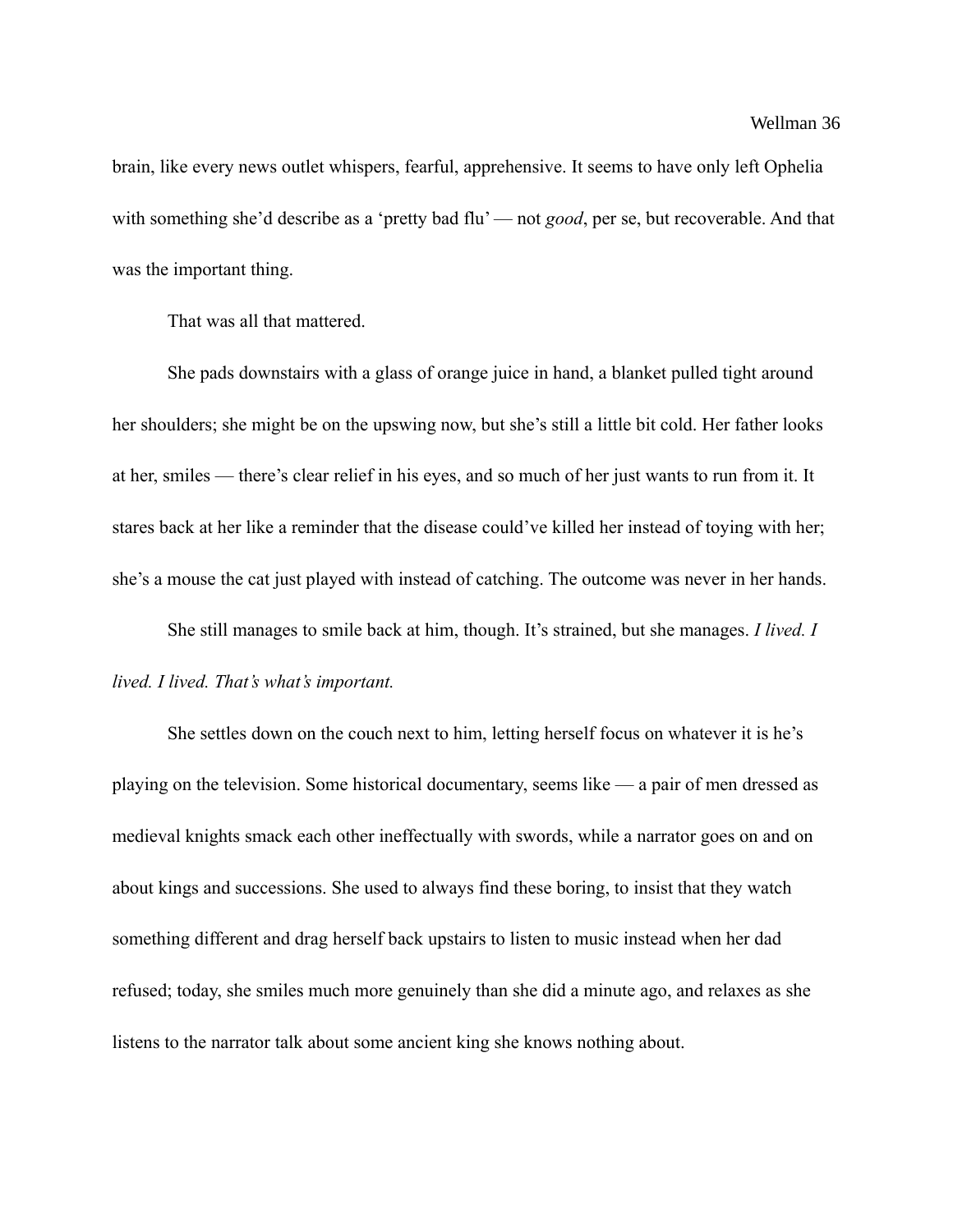This is what her dad watched before the disease, before everything it brought, before the news took over his life and consumed his soul. *Like religion, like breathing.*

She asks him what this is about, anyway.

His face lights up at her finally taking an interest; he starts to explain something about medieval battles when —

When —

When he's interrupted by a sneeze. There is no religion in this room. Not even a breath. It *could* be nothing. It could be nothing at all. But Ophelia abruptly realizes all the same that perhaps living wasn't the *only* important thing.

### *EMELIA*

Her mother finishes carefully cutting the picture out of the newspaper, plucks a magnet on the fridge, and hangs it up proudly. Eme just shakes her head. "Mom, I'm not six."

Emelia's mother turns back to her with a proud smile on her face, and ruffles her hair as she walks by, just the same way she did when Emelia *was* six. She scowls, but her expression clears quickly; she never quite knows whether the fact that she'll always be a little girl in her mother's eyes is annoying or comforting. Today, though — today, she's still too tired to put up too much of a fight, too tired to argue, too tired to do much at all except shuffle around the house watching reruns of Enchantress and taking too many naps.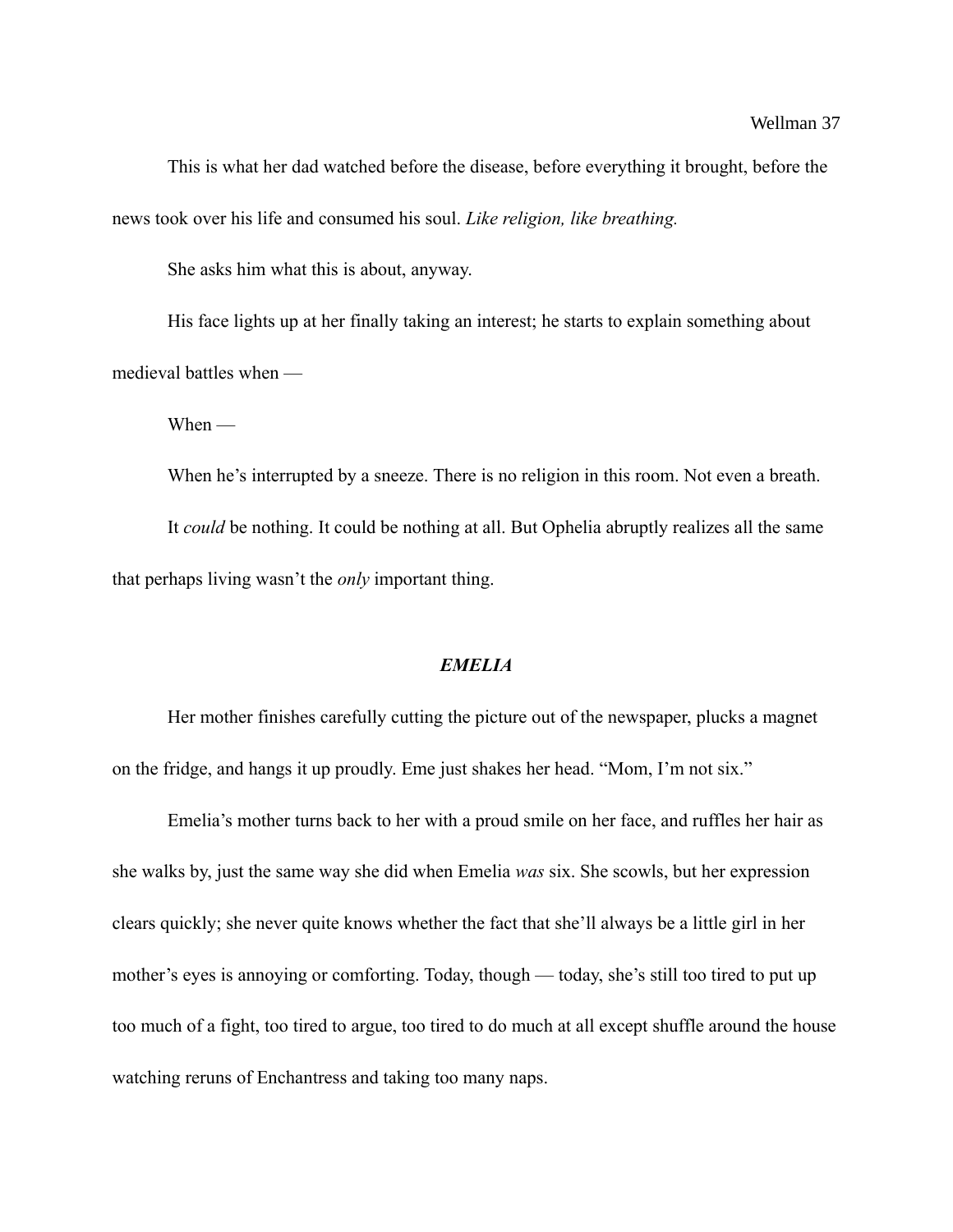Besides, it's not as if she's exactly opposed to having a newspaper article all about her, next to a picture of her smiling face, pinned to the fridge. If this is her fifteen minutes of fame, she'll hold onto it with all she's got.

*Miraculous New Treatment Saves Girl,* the article title declares in bold type. Front-page news. She'd been the first person in the area to get the newest treatment for the disease — a viral phage that kills off the disease and nothing but that, then dies away afterwards, stranded with nothing to infect. She'd heard about it on television, once; she remembers not paying all that much attention to the program, because her brother was once again going on and on about how this was all a government hoax, and she believed him because it was easier to believe him than accept that reality no longer felt like any reality she'd ever expected to live in.

Now she'd lived *through* it. She'd paid the price for her stupidity with days lost in a haze of fever, with blindingly white hospital rooms, with lungs that never got enough air, with the fear she'd never leave this place again, that she'd die between these sterile walls.

The thought flickers through her mind that others have paid with their lives.

She didn't, though. She didn't, she *lived* through it, she's out now. So doesn't that mean the rest of the world has to be on its way out, too? She's only the first in the area to be cured. That means there are more to come, more following right behind, more and more people living through it and less and less of the disease. It *has* to be diminishing. It has to.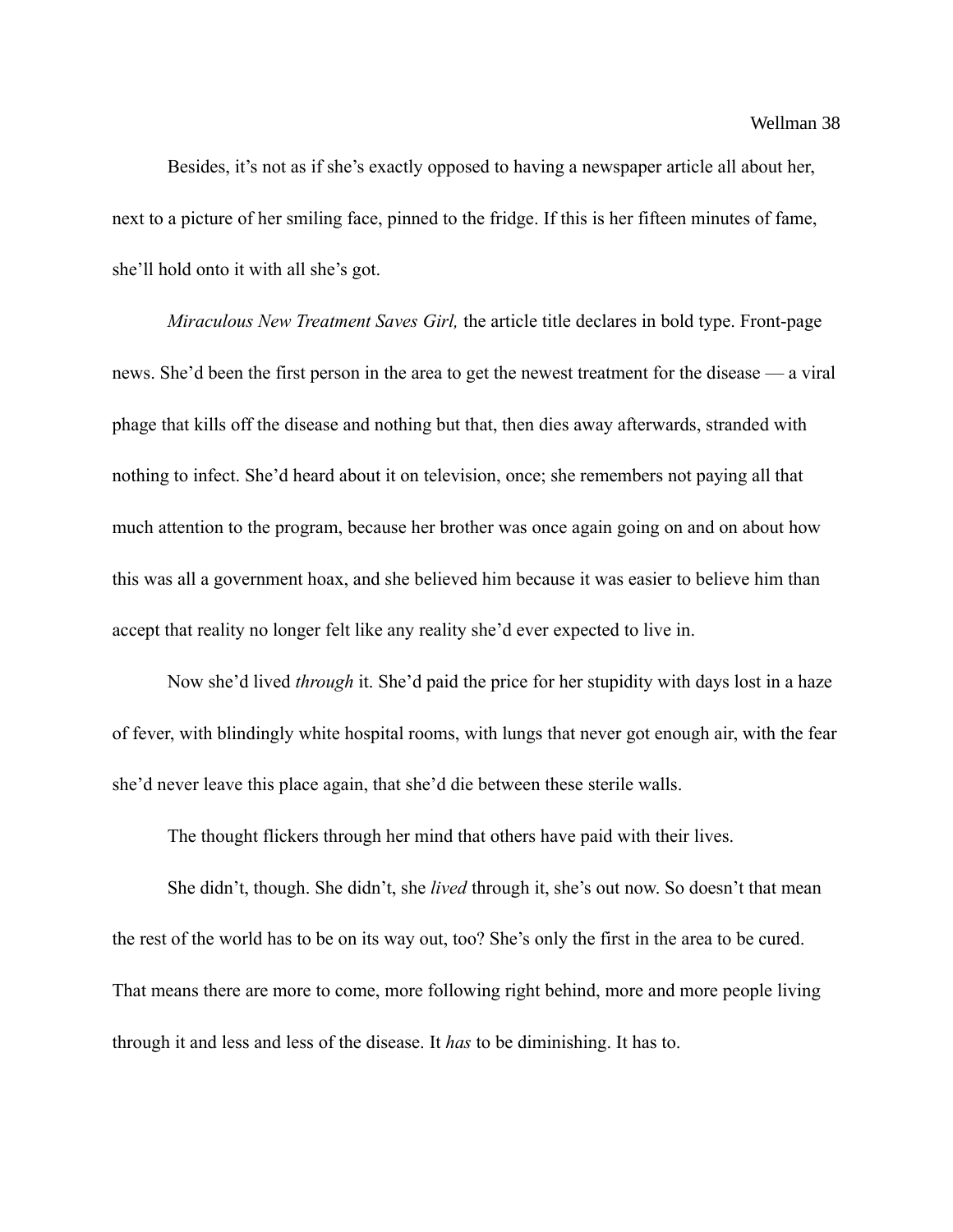She knows, on some level, that this is the same thought-trap she fell into before. That the world doesn't revolve around her the way she wants it to, and it never has. But today, she's too tired to put up too much of a fight.

Everything is going back to normal.

#### *OPHELIA*

The heart monitor beeps out a requiem. She listens to each beat as if it might be the last, as if they might slip away into silence without her noticing, as if she might lose him and not even realize it until he's already gone.

Ophelia's father reaches for her hand, holds it in his own weak grasp. "I'll be alright."

It is a lie. She knows that. She has gotten so good at lying to herself that she recognizes when someone else is doing the same. He is trying to convince himself things will be okay. Things will not be okay.

She knows because the doctor was just here; she knows because the doctor went through their options with her mother when they thought she was out of earshot, but she could hear. She knows because the doctor told her mother about a new, miraculous treatment, one that could save you, one that could bring you back from the brink. The one she'd heard about on television. The one she believed meant everything was going to be okay. The one her *mother* believed meant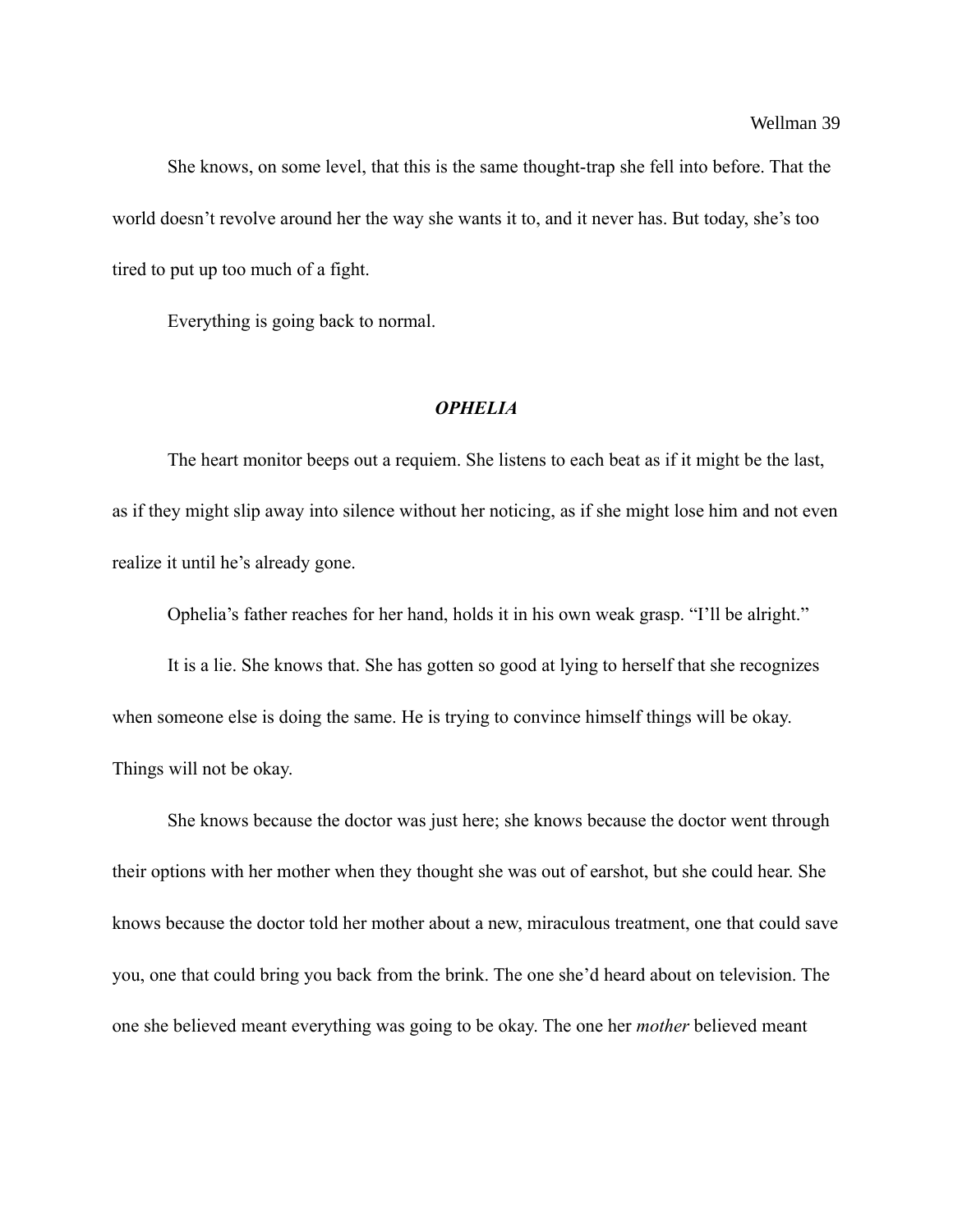everything was going to be okay. The one that could *make* everything okay, that could send them home whole, family together, tired, beleaguered, but all alive.

The one that put hope into her mother's voice. Hope that went out of it the moment the doctor told her the price.

They couldn't afford it. There's no way they can afford it. There's nothing they can do.

Ophelia smiles at her father, does her best to make her voice sound relaxed, unworried.

"Yeah. You'll be alright, Dad." He beams at her, so much as he can — fights through the exhaustion to give her a smile, because that's how he is, because that's how he's always been, because that's exactly how he won't be soon. She sees that smile and can already feel its absence, can sense the hole that will be left in her, can understand how its removal will cut like a knife.

He won't be alright. There will be no going back to normal.

Nothing will ever be normal again.

### *EMELIA*

She closes her eyes and tries to pretend this is a party.

It's something like a party, right? It's a gathering of people. That's a start, if nothing else. So she'll just close her eyes and listen to the muted chatter around her and pretend that she's at Brandon's place again, out in the backyards with that perfect cool breeze ruffling away through the leaves, waiting for someone to make a comment about how they'd better start planning the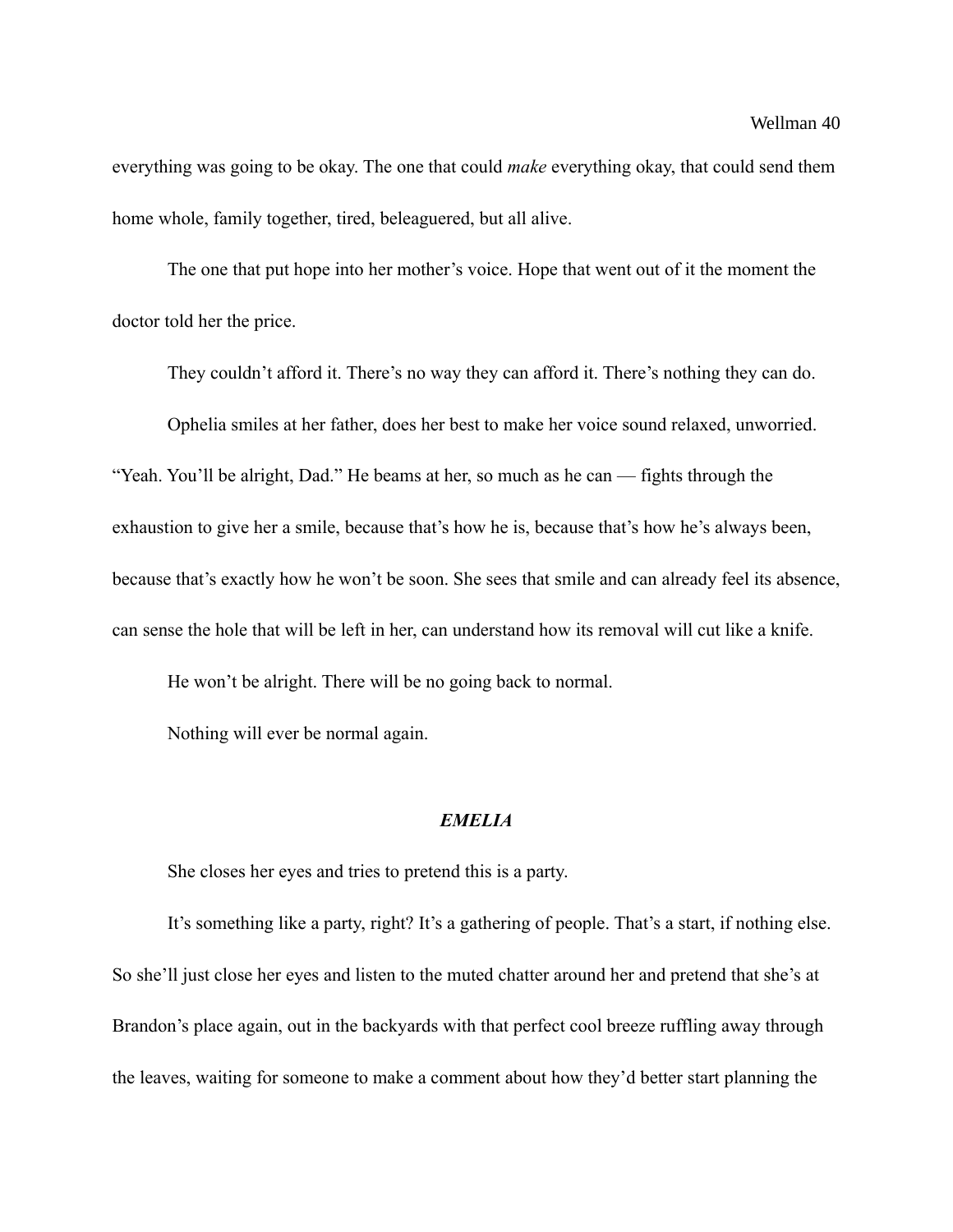#### Wellman 41

Halloween party now, being thankful that Andy's *stupid goddamn band* isn't playing right now so she has a moment of peace —

Someone starts crying.

She sighs softly and opens her eyes. She can't pretend this away, and she won't keep trying to. She owes Ophelia that much, at least.

Even if Ophelia won't, *can't*, even look at her anymore. Even if that will probably never change. Even if she knows she deserves it (and more, and more, and more).

The perfect breeze was real. That wasn't one of her lives. It blows through the branches of the trees and it leaves her rueful, leaves her wishing she could smile sidelong at Ophelia and let off a quip about how her mom would have called this a night for mischief and make everything perfect again, just as perfect as that breeze.

But it blows through the trees around the graveyard, and the person this '*party'* is for cannot enjoy it and never will again, and the blame may be partly on Ophi but it's also partly on her, and there's nothing she can ever do to change that again, even if she has no idea how to learn to live with it.

Even if she suspects it's not something you can really learn to live with.

The coffin is lowered into the ground. She feels like she's being lowered with it.

## *OPHELIA*